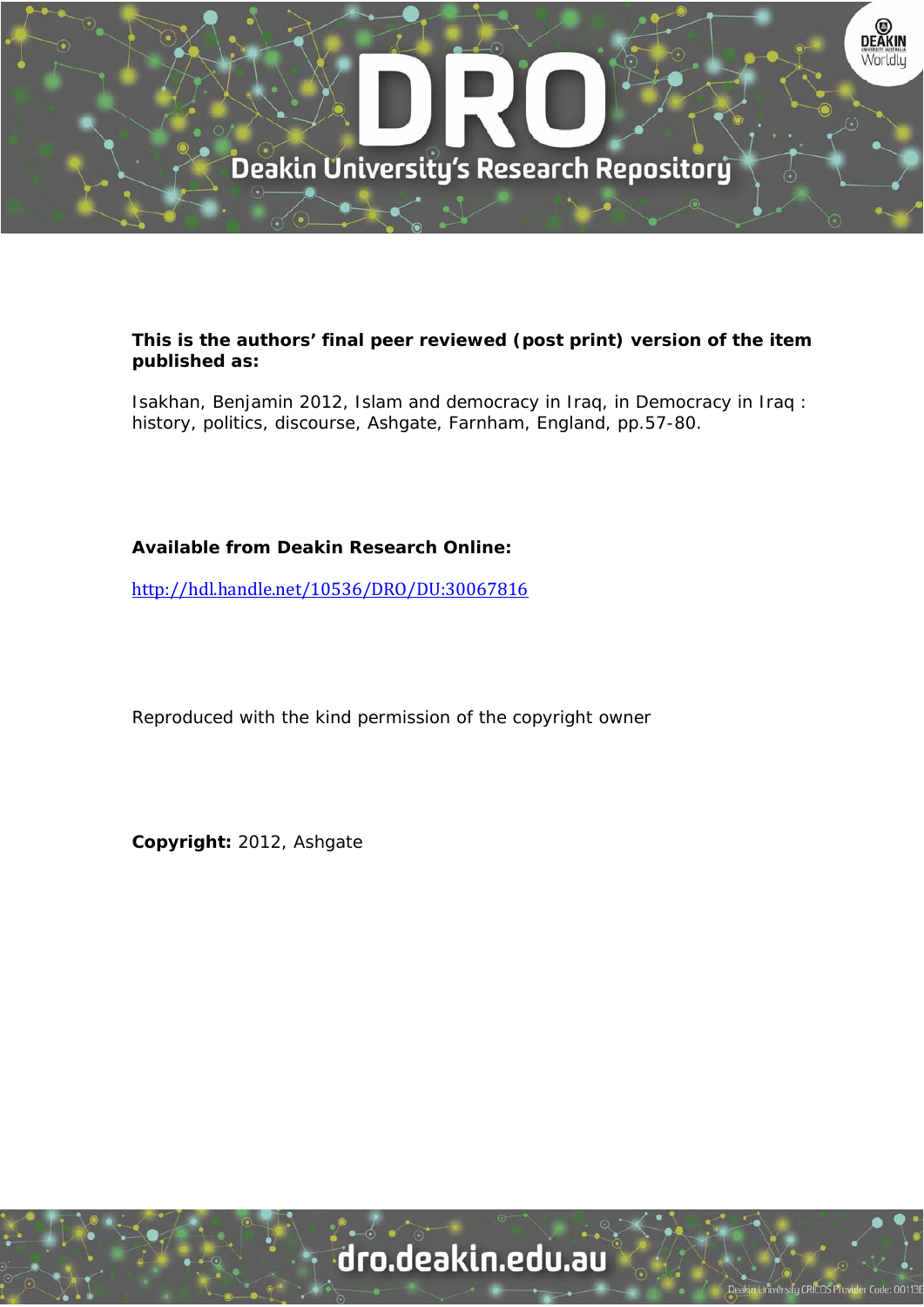#### Chapter 3

#### Islam and Democracy in Iraq

[I]t is clear that Muslims are not willing simply to adopt Western democratic models. The period of unquestioningly borrowing techniques and concepts from the Western experience has passed (if it ever took place), and now the effort is to establish authentically Islamic democratic systems. This effort is not inherently anti-Western, but it contains a recognition that there are significant problems with Western-style democracy … [and that] major concepts in Western democracy have their analogues someplace in the Islamic tradition. (Esposito and Voll 1996: 30–1)

#### **Islam and Democracy?**

The next historical epoch that must be addressed in any thorough analysis of the political history of Iraq is that which began with the founding of the Islamic religion in the seventh century and concluded with the fall of the Ottomans – the last great Islamic empire – at the beginning of the twentieth. For a significant portion of this same period, Europe wallowed in the so-called 'Dark Ages', caught between the past achievements of the Greco-Roman world and the future accomplishments of the continent after the Renaissance. While much recent scholarship has indicated that parts of Europe, such as Venice, the Nordic countries and the teachings of the Catholic church were practising or preaching at least quasi-democratic systems of governance (Byock 2002, Hittinger 2003, Kilcullen 1999, Stockwell 2011b, 2012), mostly the medieval period is known for the rise of European monarchs who insisted on the legitimacy and divinity of their hereditary regimes.

During this same period however the various Islamic empires not only ruled vast swathes of land across Eurasia and North Africa, they also became the epicentre of human civilization, the benchmark of scholarship and the hub of culture and creativity. Scholars of linguistics worked tirelessly to translate key texts from Greek, Hindu, Pahlavi and Syriac into Arabic and Latin; historians, geographers and travel writers compiled significant volumes that documented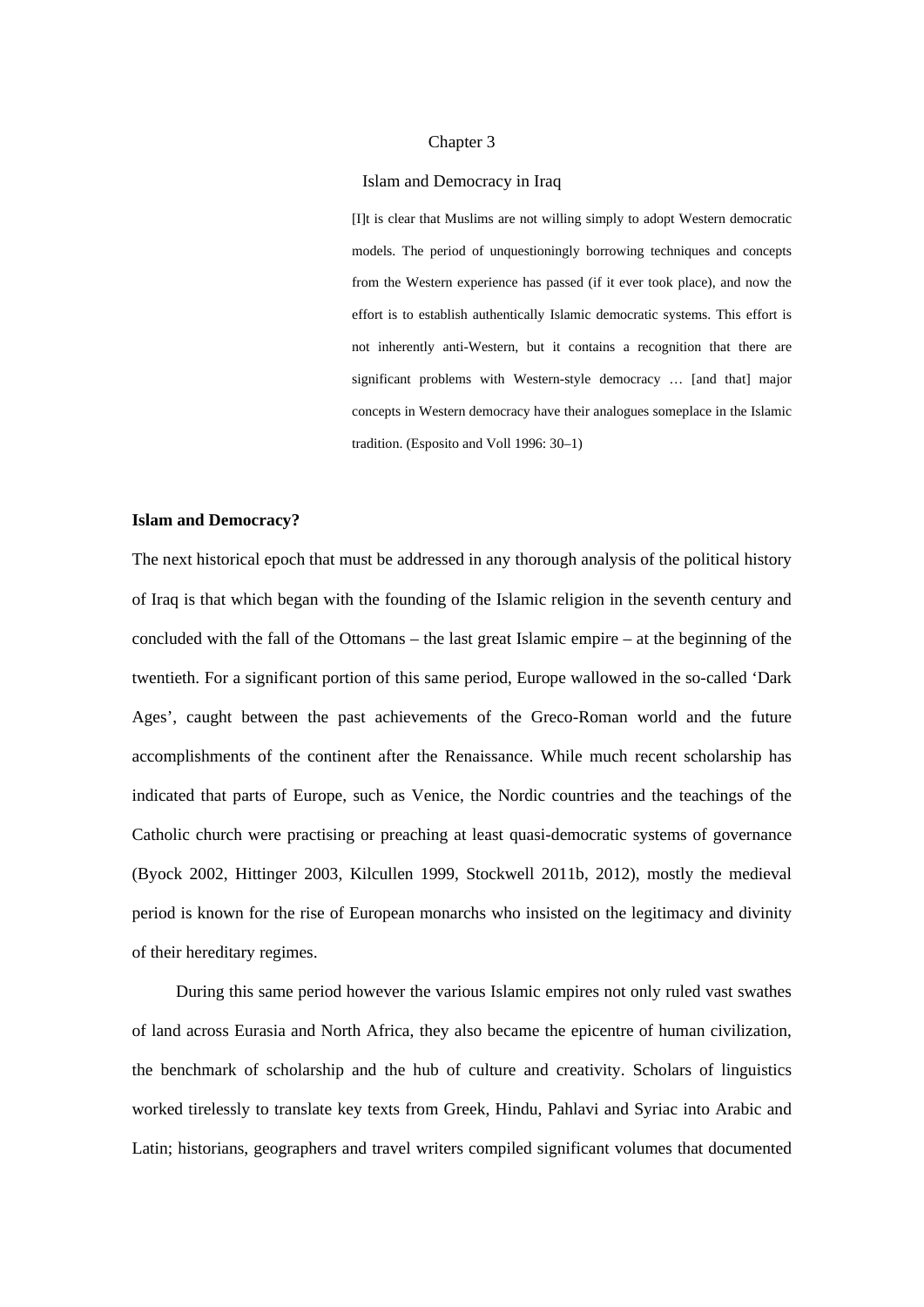the natural world, its people and their past; artists and writers brought new life to the poetic beauty of Arabic as a language and composed great works of literature; philosophers and legal thinkers expounded on both religious and secular questions, developing influential centres of learning and schools of law; scientists introduced key innovations and methodologies in fields such as medicine, mathematics, chemistry and astronomy; various schools and strands of Islam emerged which encouraged free thought and a robust exchange of ideas; and non-Muslims were accorded significant rights and freedoms with many working alongside their Muslim counterparts and achieving degrees of success and influence within the Islamic world (Hourani 2005 [1991], Lombard 1975, Saliba 2007, Watt 1972, 1987 [1962]).

This string of cultural, religious and artistic accomplishments has been – and continues to be – a significant thread in the socio-political fabric of Iraq. Islam is not only the majority religion in Iraq (making up about 95% of the population), it is also a fundamental characteristic of the myriad ways in which Iraqis have imagined themselves. It informs a rich array of cultural practices, is embedded into civil and political discourse, expressed in vibrant artistic motifs and is central to the practices of day-to-day life. Historically, from its earliest encroachment into Iraq during the seventh century and up until today, Islam has played a fundamental role in Iraqi national identity and the historical memory on which it is based. As we shall see in Chapter 4, in the 1920s the British installed Faisal, a Hashemite and the son of Sharif Hussayn, the Sharif of Mecca, as the first modern king of Iraq. Intrinsic to the subsequent reign of the Hashemite monarchy was their ability to harness their own cultural history and their ancestral connection to the Prophet Muhammad, and thereby legitimate their claim of being the rightful legatees of the Arab lands.

More recently, while Iraq under the Baath remained an ostensibly secular state, the Baath were nonetheless keen to re-engineer Iraq's classical Islamic past in ways similar to that of its Mesopotamian heritage. Most notably, as part of his own surreal cult of personality, Hussein also increasingly likened himself to a handful of key figures from Iraq's Islamic past. He routinely celebrated the achievements of the Abbasid caliph Al-Mansour, who had built the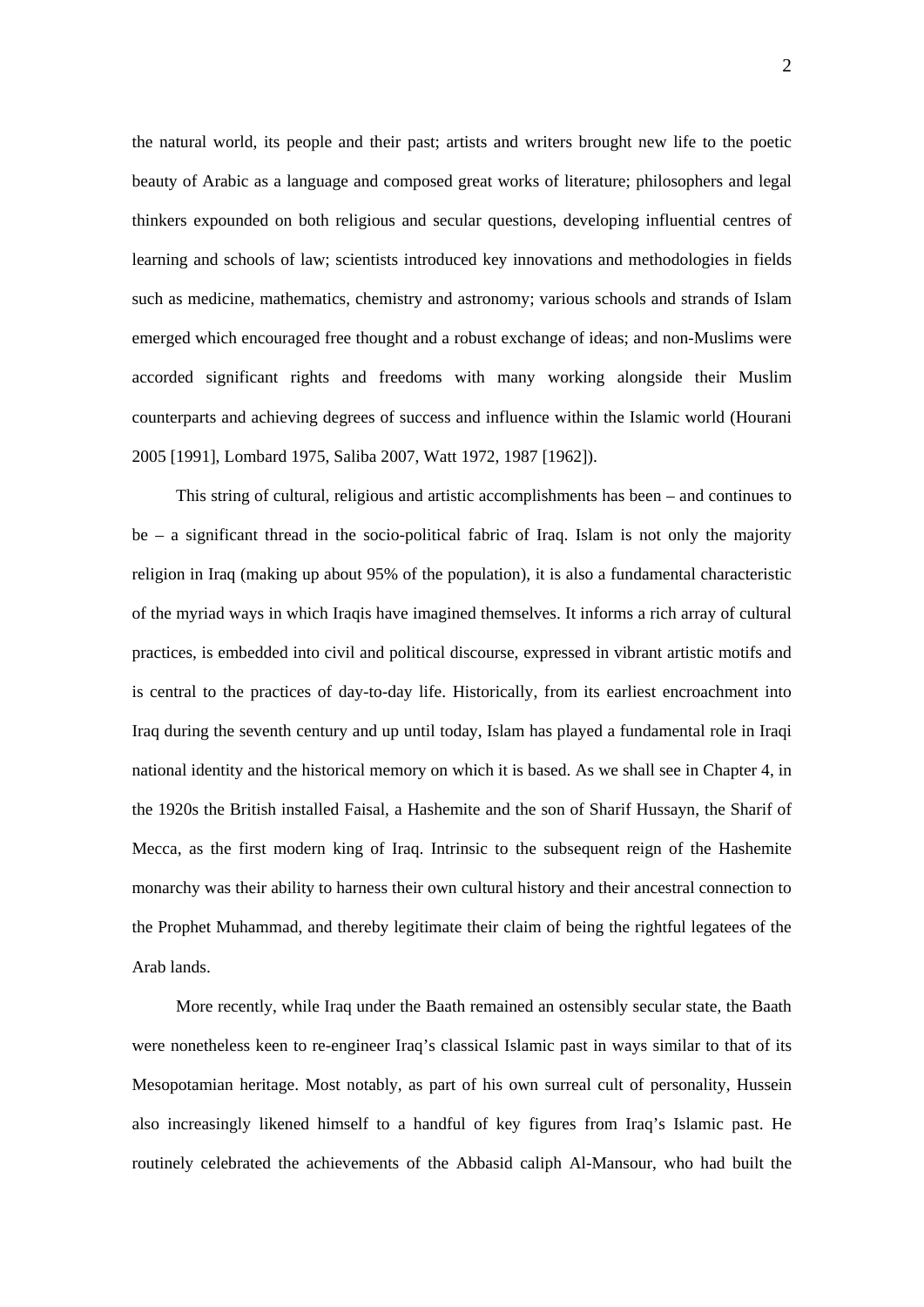original round city of Baghdad during the 8th century, with the Baathist propaganda machine frequently asserting 'Al-Mansour Mansuran' ('There are two Al-Mansours', literally, 'There are two victors') (Lassner 2000: 94). Another example can be found in Hussein's 'official' genealogy which 'proves' he was a direct descendant of the Prophet Muhammad's nephew, Ali, who is revered by the Sunni as one of the first four caliphs and especially by the Shia who continue to emphasize the legitimacy of Ali's line (Bengio 1998: 80). Hussein also frequently invoked the famous military general, Saladin, who was conveniently born in Hussein's hometown of Tikrit and was most famous for defeating the Christian crusaders and restoring Muslim dominion over Jerusalem. The creation of a connection between these historical figures and Hussein was very carefully constructed in order to cross ethno-religious sectarian divides: Al-Mansour was a Sunni Arab, Ali a Shia Arab and Saladin a Kurd. Further, these celebrations of Iraq's Islamic past carried with them strong Baathist undertones and were specifically engineered to demand loyalty to the regime.

However, neither the Hashemite monarchy nor the Baath genuinely wanted to engage with Islamic teachings on politics as this would pose a direct threat to authoritarian forms of power and advocate a more inclusive and democratic system of government. Instead, they both sought to connect the great achievements of the nation's Islamic past to the centralization of power. They ignored the teachings and practices of Islam which have emphasized diversity and debate among the polity and thus contributed substantially to the notion that Islam is simply anathema to democracy.

This sat well with Western analysts. As we have seen in Chapter 1, from at least as far back as the turn of the eighth century, Islam had been viewed pejoratively in Europe, and had been used to explain away any perceived or real failures in the region. This is also true of studies of Iraq, such as that of the British administrator and scholar Stephen Longrigg who had first gone into Iraq at the beginning of the First World War and remained until 1931. In his sweeping account of *Four* Centuries *of Modern Iraq* Longrigg examines in detail the evolution of the social and political landscape of Iraq from the Ottoman conquest (1534) through to the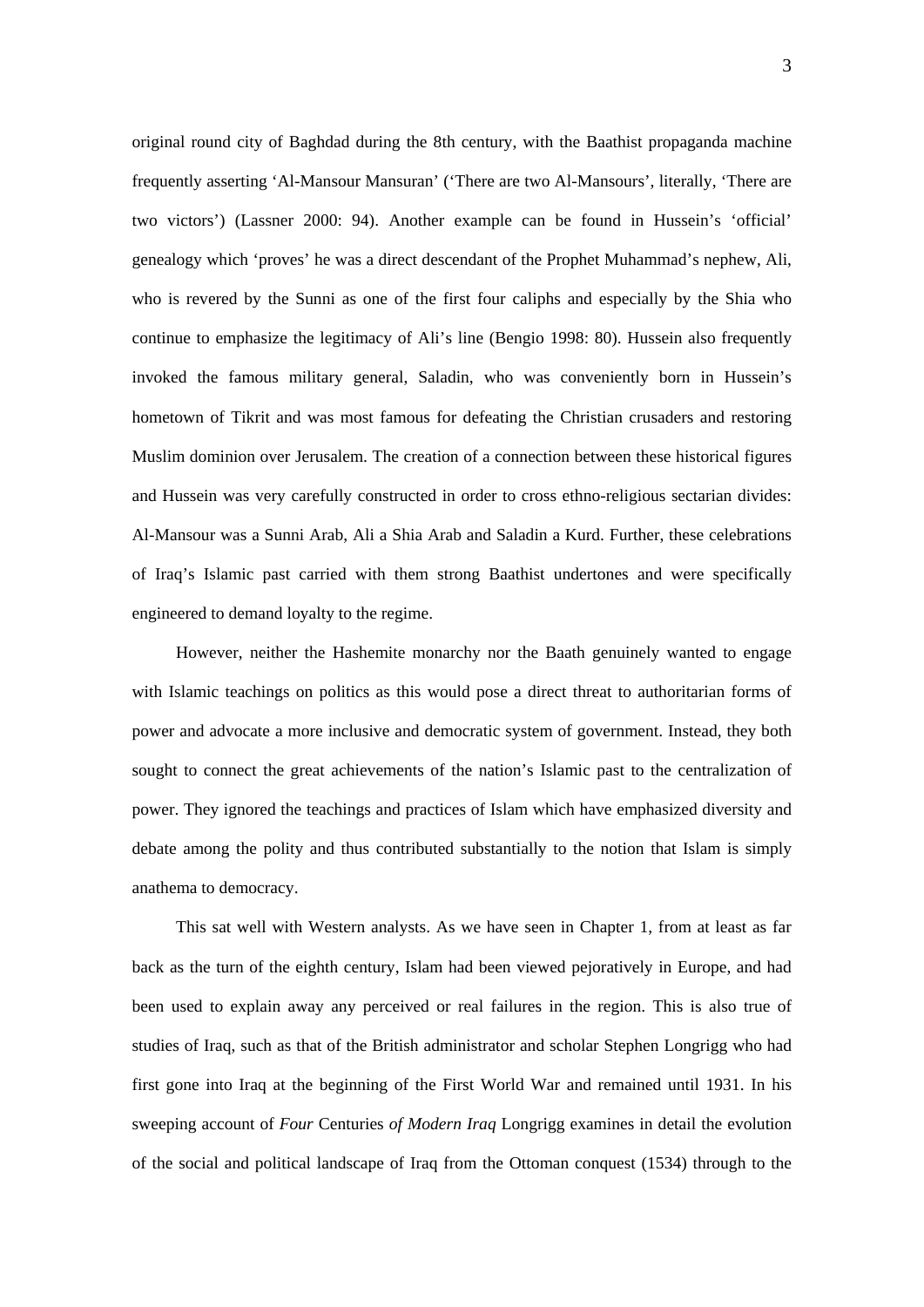conclusion of the nineteenth century. It is worth quoting a lengthy section from his conclusion as an example:

> The country passed from the nineteenth century [a] little less wild and ignorant, as unfitted for self-government, and not less corrupt, than it had entered the sixteenth; nor had its standards of material life outstripped its standards of mind and character … Government's essential duty of leading tribe and town together in the way of progress had scarcely been recognized, barely begun, when our period closes; in the yet clearer task of securing liberty and rights to the governed (however backward), it had failed more signally perhaps than any government of the time called civilized … A harsh sentence on this seeming crime of neglected opportunities, of perverse backwardness, may be mitigated by several pleas. No Islamic state in modern times has reached the first rank among nations. The conservatism into which the tenets of that great religion are interpreted has proved incompatible with progress as it is ordinarily judged: and in the very air and aspect of the East there seems to lie an acquiescence, a lack of the forward impulse, which critics of an Eastern state should not ignore. (Longrigg 2002 [1925]: 321–2)

In Longrigg's typically Orientalist account, we find the very hallmarks of Oriental despotism, applied as it is to Iraq and blamed on the religion of Islam. For Longrigg, Iraq is wild and ignorant, corrupt, and deficient in every measure of material, intellectual and cultural life. In terms of Iraq being incapable of democracy, Longrigg is even clearer: the nation was simply unfit for self-government. The government that did exist, at that time a British installed and controlled democracy (see Chapter 4), had abjectly failed to secure the rights and liberties of the governed, the Iraqi people – who Longrigg refers to as 'backward'. But this was not the fault of the British, nor the ruling elite they brought to power, it was due to the fact that Iraq was a majority Islamic state. The 'perverse backwardness' of Iraq was caused by the 'conservatism' of Islam; it had 'proved incompatible with progress' and to foster 'an acquiescence, a lack of the forward impulse'.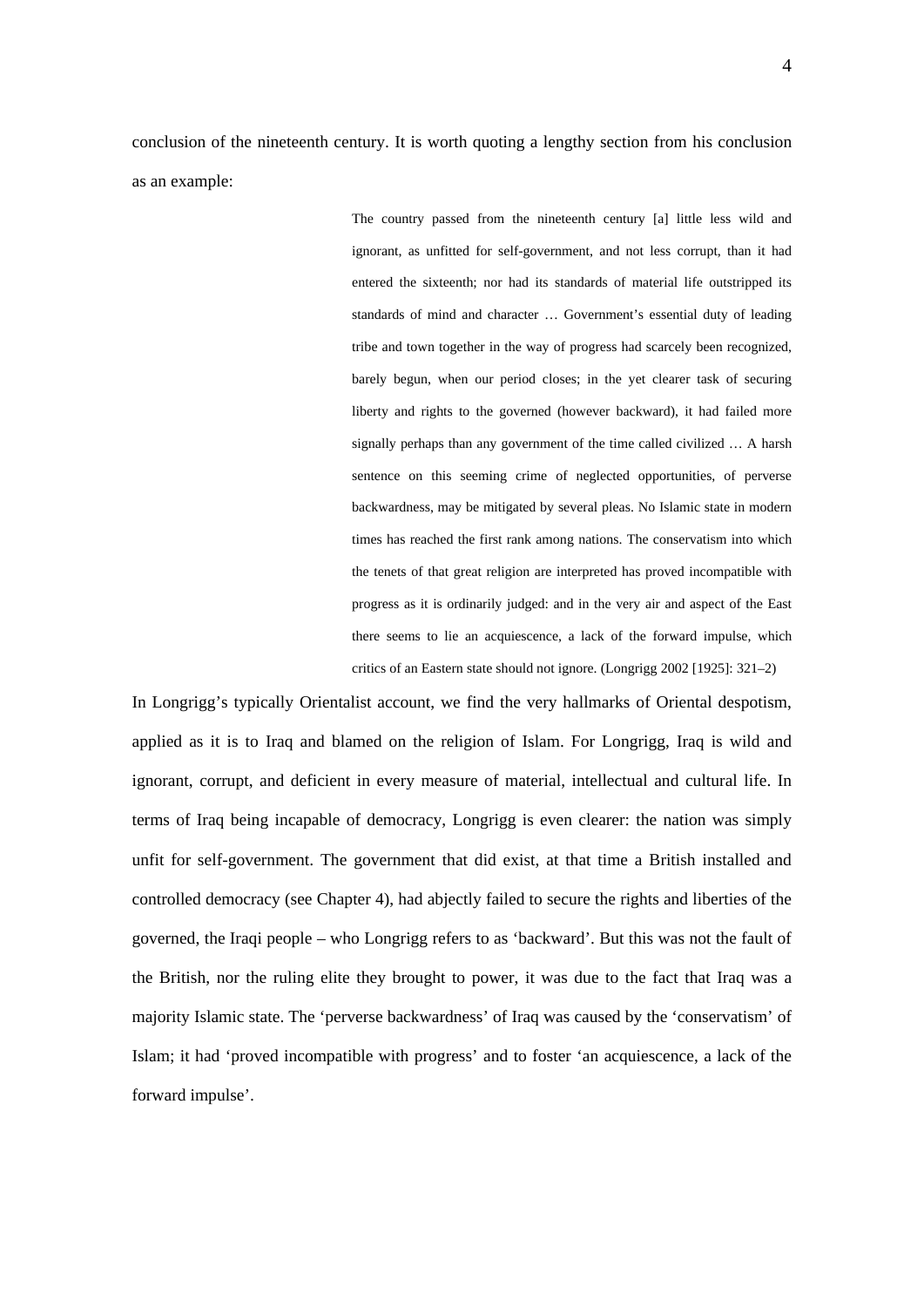While such Colonial-era discourses concerning the futility of bringing democracy to Iraq because of the nature of Islam are clearly disconcerting they are indicative of an epoch in which intellectual production in Europe concerning the East was built within an Orientalist framework. Indicative of the pervasive and insidious nature of such discourse, it is little wonder that such sentiments have been reiterated by various Western commentators in their discussion of the effort to bring democracy to Iraq following the invasion and occupation of 2003. To cite just one example, Diana West argued that the fundamental problem facing democracy in Iraq is Islam itself. She urges the US to acknowledge that the

> failure to establish liberty and justice for all in Iraq – namely, freedom of conscience and equality before the law – is due to the nature of Islamic culture, not to the efficacy of American efforts. If, five years after September 11, we finally faced the fact that liberty in Islam – defined, literally, as 'freedom from unbelief' – has nothing to do with liberty in the West, we could finally understand why an Iraqi constitution enshrining sharia is wholly incompatible with everything our own democracy stands for, and is thus not something worth dying for. (West 2006)

In counteracting such Islamaphobic media discourse, recent decades have seen several notable studies which have argued that, at various times and in various ways, the religion of Islam, its various empires and its civilization, have utilized political systems strikingly similar to what we have come to term democracy (Esposito and Voll 1996, Sachedina 2001, Soroush 2000). This chapter therefore builds on this literature to analyse the collective forms of government and egalitarian social movements found throughout both the history and doctrine of Islam. From the life of the Prophet through to the Ottoman era, the history of various Islamic empires and the teachings of its clerics and scholars reveal a picture very much at odds with the overwhelming consensus in the West that the religion of Islam is antithetical to democracy and works against inclusion, diversity and debate. Well before the advent of modern representative democracy in Europe, Islam enabled various forms of participatory governance and put in place certain power-monitoring institutions. Focusing the bulk of its attention on Iraq, this chapter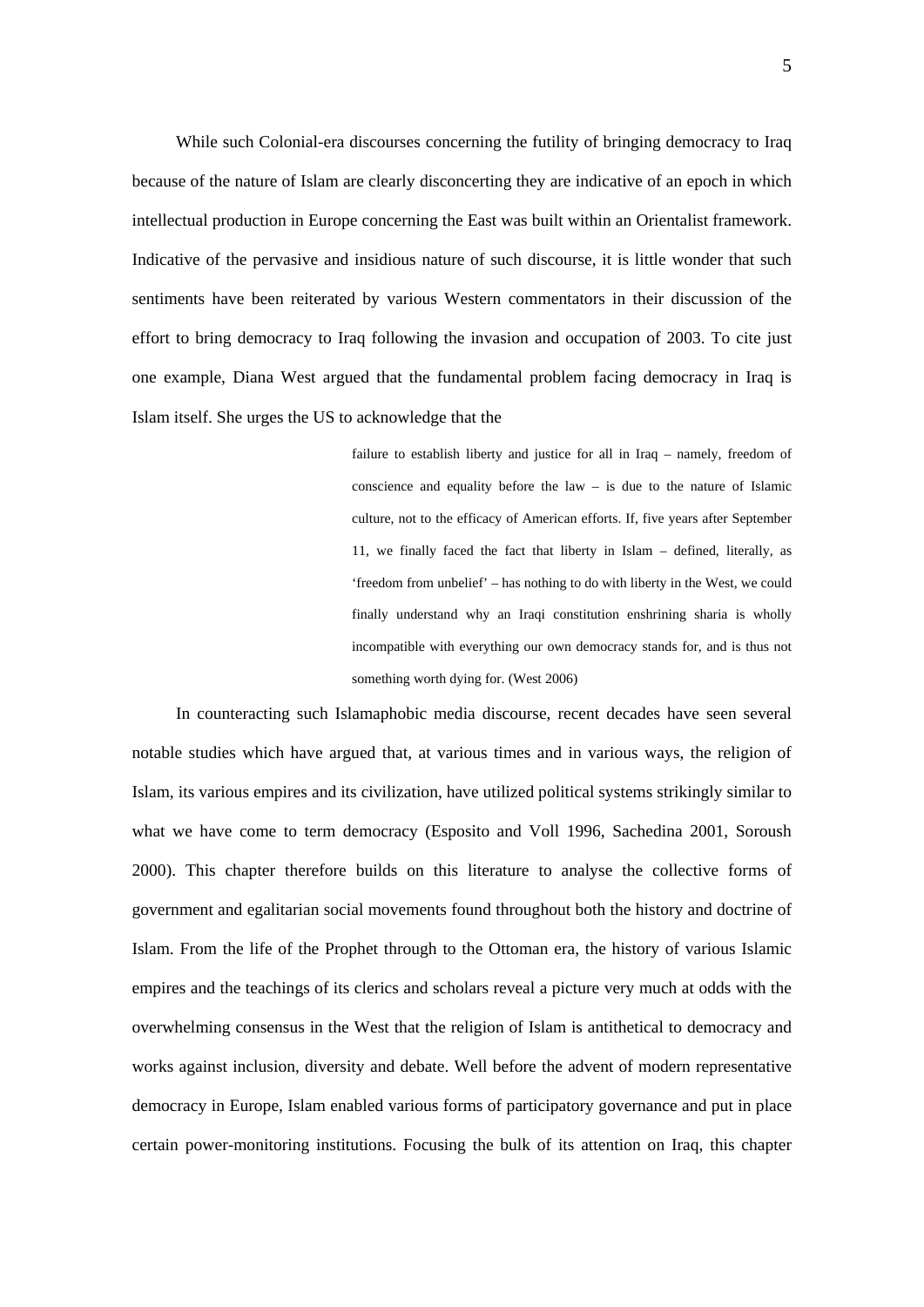also documents the fundamental role that Baghdad played in promoting the democratic ethos via an active public sphere of learned scholars, great theologians and schools of jurisprudence. It concludes by noting that the re-examination of Iraqi Islamic history and politics not only raises a specific challenge to the received dichotomy between Western democracy and Oriental despotism, it also reveals new and exciting ways of thinking about democracy in Iraq today.

#### **Democracy in Early Islam: The Prophet Muhammad and the Rashidun Caliphs**

Amid the harsh mountains and the dry gorge of Mecca, a man by the name of Muhammad ibn Abdallah was born into the Quraysh tribe in or around  $570 \text{ CE}$ .<sup>1</sup> In his youth, Muhammad came to prefer solitude and prayer over what he saw as the increasingly decadent and brutal world of the Arabs. Every year, around the month of Ramadan, Muhammad would retreat to a cave at Mount Hira, perched on the rocky steppes that surrounded his home city, where he would meditate and fast, sometimes for as long as several weeks at a time. On one such retreat toward the end of Ramadan in 610, Muhammad is believed to have been visited by the Archangel Gabriel in the form of a man who served as a conduit for God's divine revelations. The first of these revelations began with the Angel asking Muhammad to 'Recite!' and he replied: 'I am not a reciter'. This continued and after the third time the Angel recited to Muhammad the first five verses of the *Quran* (96.1–5). Initially, when Muhammad began to speak of his experiences publically he was overwhelmingly rejected, but over the next 21 years, the messages he received from God (*Allah*) through the Archangel Gabriel attracted an enormous following across

1

<sup>&</sup>lt;sup>1</sup> There are many accounts of the life and times of the Prophet Muhammad. As with many historical figures, particularly those who come to be revered by religious orders, even the best of these accounts relies heavily on anecdotes and oral narratives purposefully constructed to lionize the Prophet and promote the new religion, while the worst are little more than fanciful and idealistic tomes. Although they are therefore difficult to rely on with any degree of certainty, they do hold certain things in common and these commonalities provide a relatively reliable and accurate picture of the man and his undertakings. Perhaps one of the best and earliest accounts of the life of the Prophet Muhammad is Ibn Ishaq's *The Life of Muhammad: Apostle of Allah* (Ishaq 2003 [725]), but for a more recent account, see Martin Lings's *Muhammad: His Life Based on the Earliest Sources* (Lings 1983).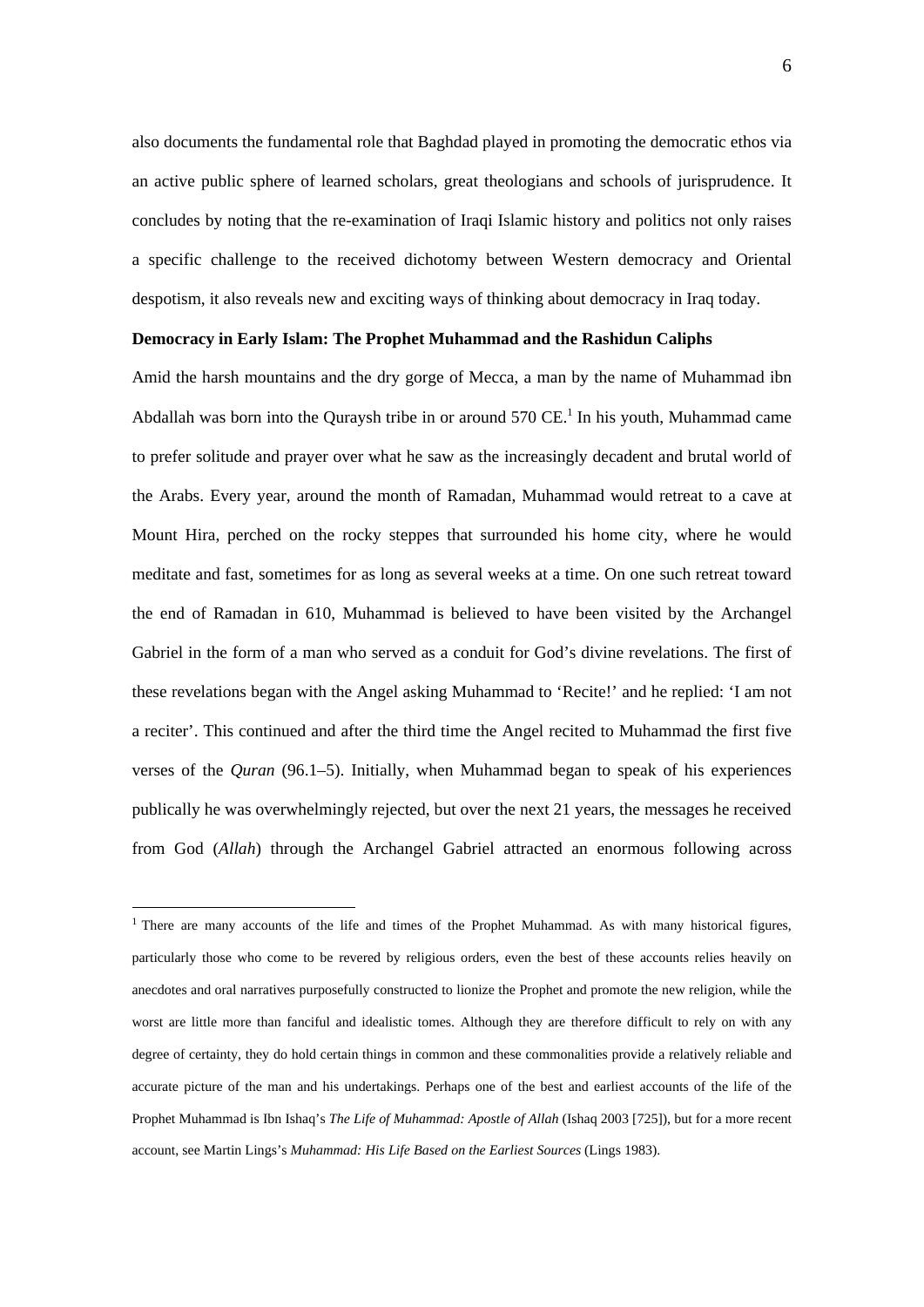Arabia. These divine messages were recounted to his brethren from memory and either transcribed or memorized by his followers, and were eventually collated into the *Quran* (the recitation). These revelations were accompanied by the Prophet's commentary on day to day issues, and the example he set for his followers, which went on to become the *Hadith* (the traditions).

At the centre of Muhammad's teachings, and a major theme of the *Quran*, was the concept of *tawheed*, belief in the one all-powerful God. Also at the heart of Islam was the notion that the Islamic community (*ummah*) would practise a form of social justice in which Muslims were expected to create a pious community founded on the principles of virtue, compassion, justice and the fair distribution of wealth (*Quran* 3.105). The *Quran* recognizes equality and condemns discrimination and prejudice based on tribe, race, gender or religion (*Quran* 49.13). Jews and Christians (*dhimmis*) were not forced to convert and were accorded high degrees of both civil and religious liberties, for the *Quran* maintained that all children of Adam are honourable, regardless of faith, colour, gender or race (*Quran* 3.113–4, 199; 5.69; 17.70; 29.46). Similarly, Islam brought great respect and rights to women, enabling them to inherit property, divorce disrespectful husbands and play an active role in the social and political life of their communities. Women are described as playing many forthright roles in the earliest days of Islam; they fought alongside men in battle and do not appear to have experienced Islam as an oppressive religion.

Beyond notions of social justice, however, were Islam's specifically political ordinances. One driving principle of Islamic governance – and indeed of Islamic law – is that of *shura* (consultation). The *Quran* frequently asserts that all political decisions need to be made in consultation with the *ummah*. For example, the Prophet Muhammad was regularly instructed to 'Take counsel with them [the community] in the conduct of affairs' (*Quran* 3.159) and the community itself was asked to 'conduct their affairs by mutual consent' (*Quran* 42.38). Such consultative practises were, as we shall see, repeatedly put into practise by the Prophet who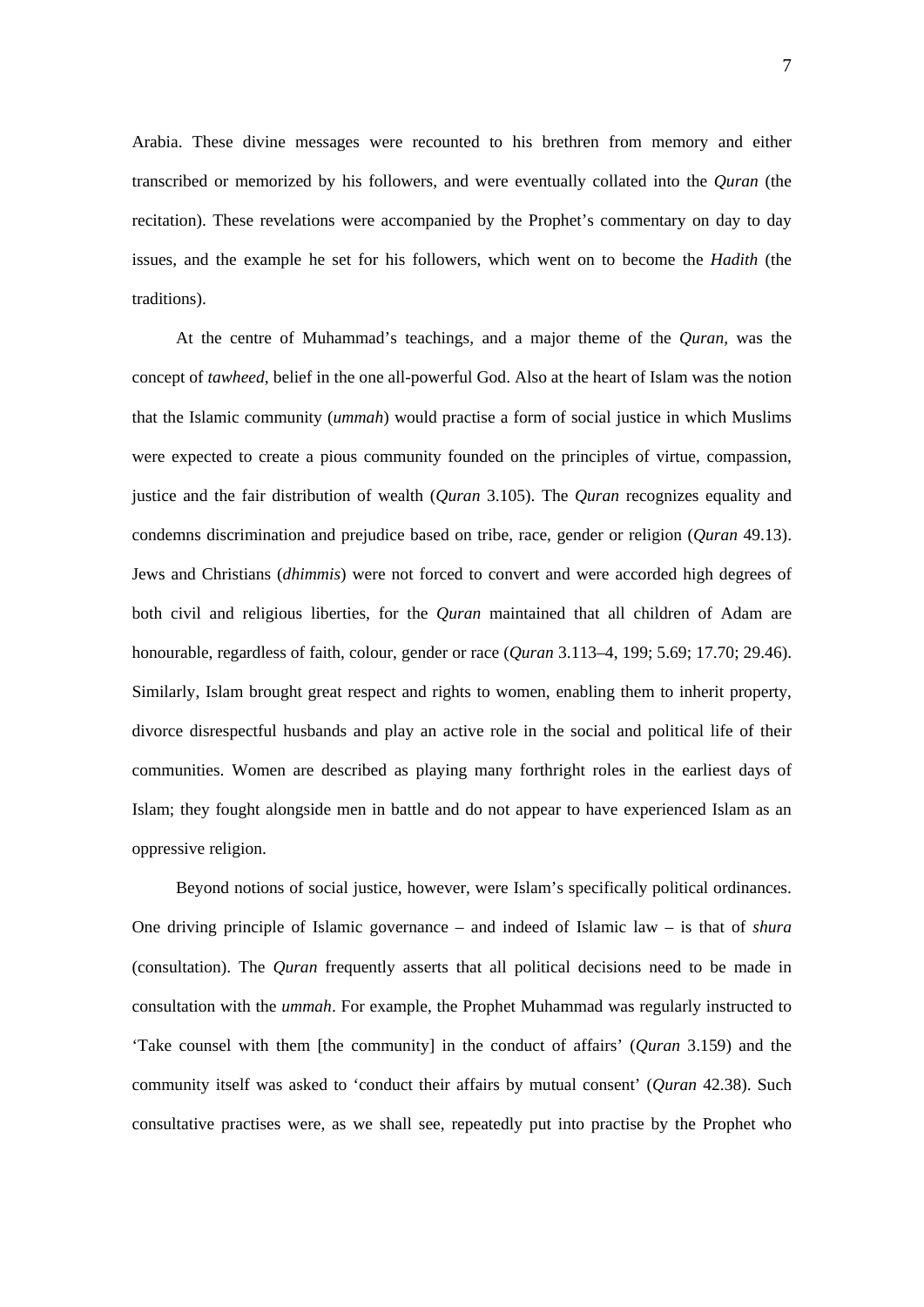sought the counsel of men and women, elite and commoner, Muslim and non-Muslim, Arab and foreigner.

In 622, following years of persecution at the hands of the elite of Mecca, the Prophet and his followers migrated to the nearby city of Medina (*Yathrib*), whose people had already embraced the new faith and offered Muhammad and his followers sanctuary. This move to Medina is known as the *hijra* (migration) and can be seen as a decisive moment in Islamic history, effectively starting the Islamic calendar and cementing the popularity and strength of the new religion. Medina was a sprawling series of hamlets that housed three main Arab-Jewish tribes, as well as two main Arab-Muslim tribes. They had no centralized leadership, with each of the tribes subject to the authority of their own chieftain hierarchy, and the city had been locked in the grip of various tribal feuds.

One of the main reasons that Muhammad had been invited to Medina was the hope that he would be able to bring peace to the community. He was able to do so via a document that has come to be named the 'Constitution of Medina' which was based on the central principles of Islam as highlighted in the *Quran*. It is worth citing at length here:

> This is a covenant given by Muhammad to the believers [i.e. non-Muslim monotheists, mostly the Jewish tribes of Medina] and Muslims of Quraysh, Yathrib [Medina], and those who followed them, joined them, and fought with them. They constitute one Ummah … All pious believers shall rise as one man against whosoever rebels or seeks to commit injustice, aggression, sin, or spread mutual enmity between the believers, even though he may be one of their sons … Any Jew who follows us is entitled to our assistance and the same rights as any one of us, without injustice or partisanship. This *Pax Islamica* is one and indivisible … The Jews have their religion and the Muslims theirs. Both enjoy the security of their own populace and clients except the unjust and the criminal among them … Each shall assist the other against any violator of this covenant. Their relationship shall be one of mutual advice and consultation, and mutual assistance and charity rather than harm and aggression … The town of Yathrib shall constitute a sanctuary for the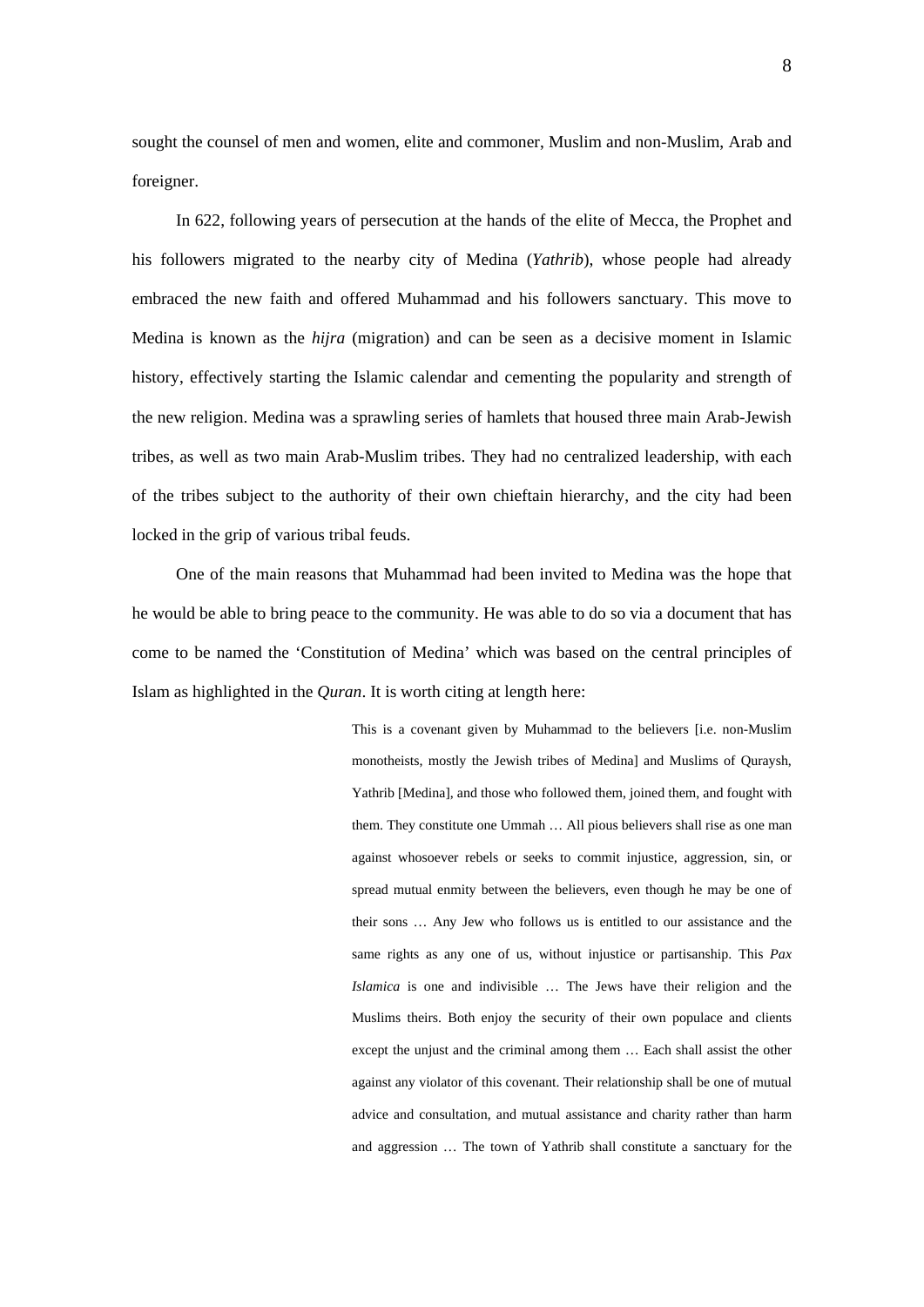parties of this covenant … To every smaller group belongs the share which is their due as members of the larger group which is party to this covenant. (cited in Haykal 1976: 180–3)

Here, and throughout the remainder of the document, the Prophet created a formal covenant between all of the significant tribes and families of Medina, who each recognized him as their new political leader. It outlines the rights and procedures for conflict resolution and community action, it also guarantees each citizen their civil and religious rights and allows them equal participation in the daily life of the state. Throughout its forty-eight clauses, the document frequently asserts that the new community is to be governed by the principles of freedom, justice, equality and peace. It is adamant against despotism and demands that the community should not be governed by those who commit crime, practise corruption or injustice, or act with aggression and intolerance. It asserts instead that politics should be conducted according to the principles of 'mutual advice and consultation, and mutual assistance and charity'. It even argues that such consultation is to be used in negotiations with foreign states, that the representatives of all parties should be present and that no negotiation should be conducted unilaterally. The significance of the Constitution of Medina is clear in terms of its democratic nature, its importance for the earliest Muslims and its relevance today. It also has specific relevance to the history of democracy, as it pre-dates both the *Magna Carta* and the *Declaration of Independence*.

The Constitution of Medina, along with the egalitarian message of the *Quran* and Muhammad's undeniable talents as a diplomat, not only brought peace and prestige to Medina, but also brought a democratic impetus that was to serve as the basis for the politics practised by the Islamic community. This is demonstrated in the prelude to Islam's first major battle, the 'Battle of Badr' in which the powerful Meccan elite retaliated against Muslim raids in 624 by cornering Muhammad's forces at a watering hole. Prior to the battle, the Prophet initially sought the advice of his most senior companions who advised him to maintain a siege within the walls of Medina and not leave the city to fight. Muhammad was not convinced that this was the best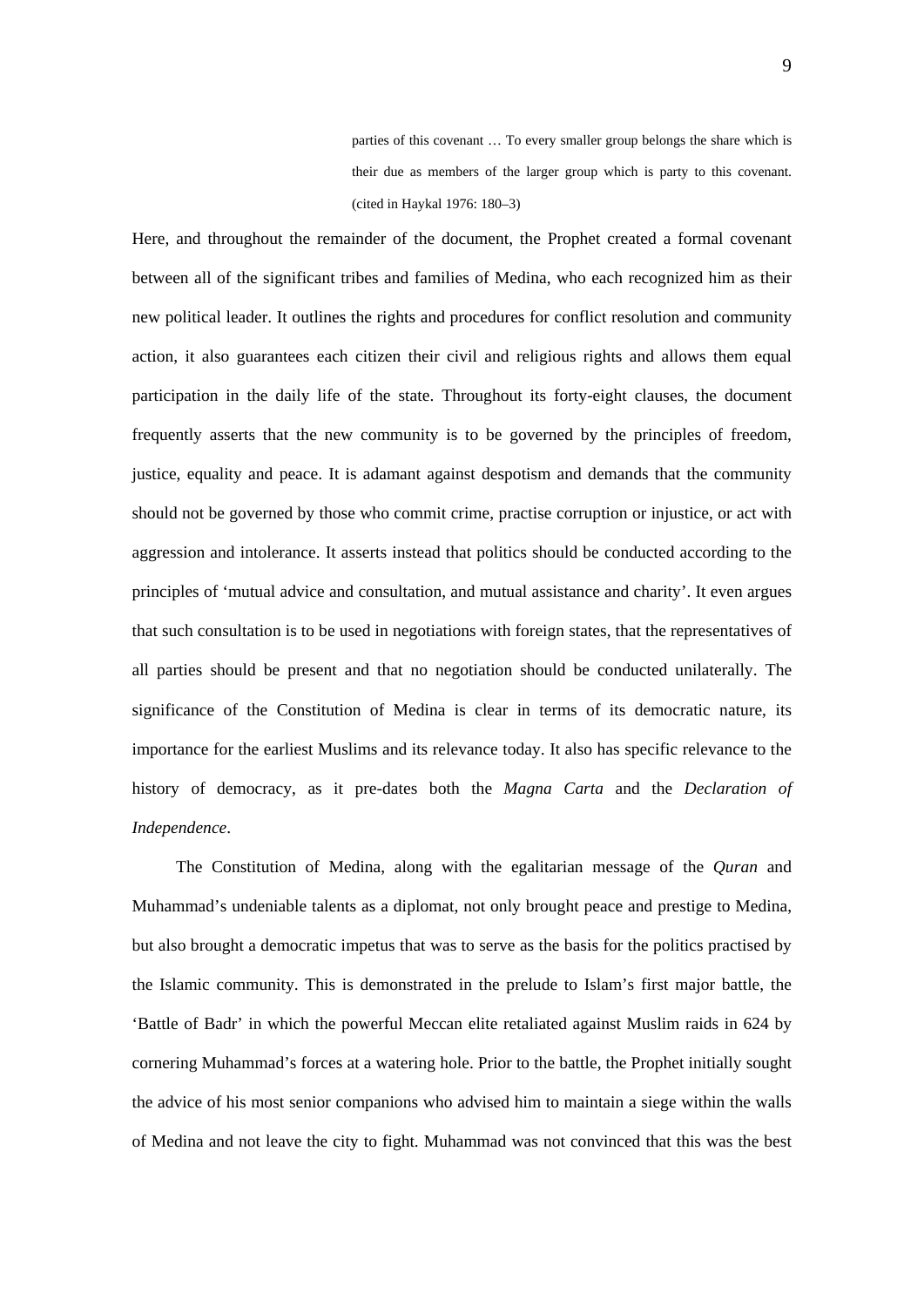course of action however, and decided instead to convene an assembly of the entire Muslim community and seek their advice and opinion (Istanbuli 2001: 37). Less conservative in their views and more determined to fight, the community advised Muhammad to march out against the enemy (Lings 1983: 174). Not only did the Prophet accept their advice, but the Muslims went on to seize their first military victory despite the overwhelming odds in favour of the Meccans. As with the *Epic of Gilgamesh* discussed in the preceding chapter, Muhammad's desire to submit major decisions of war and peace to the entire community not only constitutes a major democratic achievement in its own right, it also parallels traditional Grecian or Roman assemblies of the arms-bearing men during times of war.

Another example of the democratic nature of early Islamic politics comes shortly after the Muslims conquered Mecca in 630 when the Prophet received a delegation representing the Christians of Najran (a small town in the south-west of the Arabian Peninsula). They had come to negotiate a peace treaty with the Muslims. Instead of demanding their conversion, the Prophet signed a peace treaty with Najran that demonstrates Islam's central ideals of religious freedom and civil liberties. It reads:

> To the Najranites, and to those living among them, the protection of God, and the pledge of Muhammed, the Prophet and the Apostle of God, is conferred upon them their faith, their land and their properties, upon those who are absent or present, upon their caravans, their sanctuaries and their sacred possessions … If anyone among them raises a claim for a right, then justice and equality will be asserted. No oppressed there will be or oppressors in Najran. (cited in Istanbuli 2001: 45)

Shortly after conquering Mecca, Muhammad returned to Medina and fell gravely ill, passing away in 632 at the age of 63. In the course of one lifetime, Muhammad ibn Abdallah had successfully brought Islam into the world, a religion centred on the concept of one true God and notions of social justice, religious law and piety. This provided the framework through which he was able to unite the warring factions of much of the Arabian peninsula into a single polity, adhering to a very specific set of legal, social, moral, military and political norms. Such norms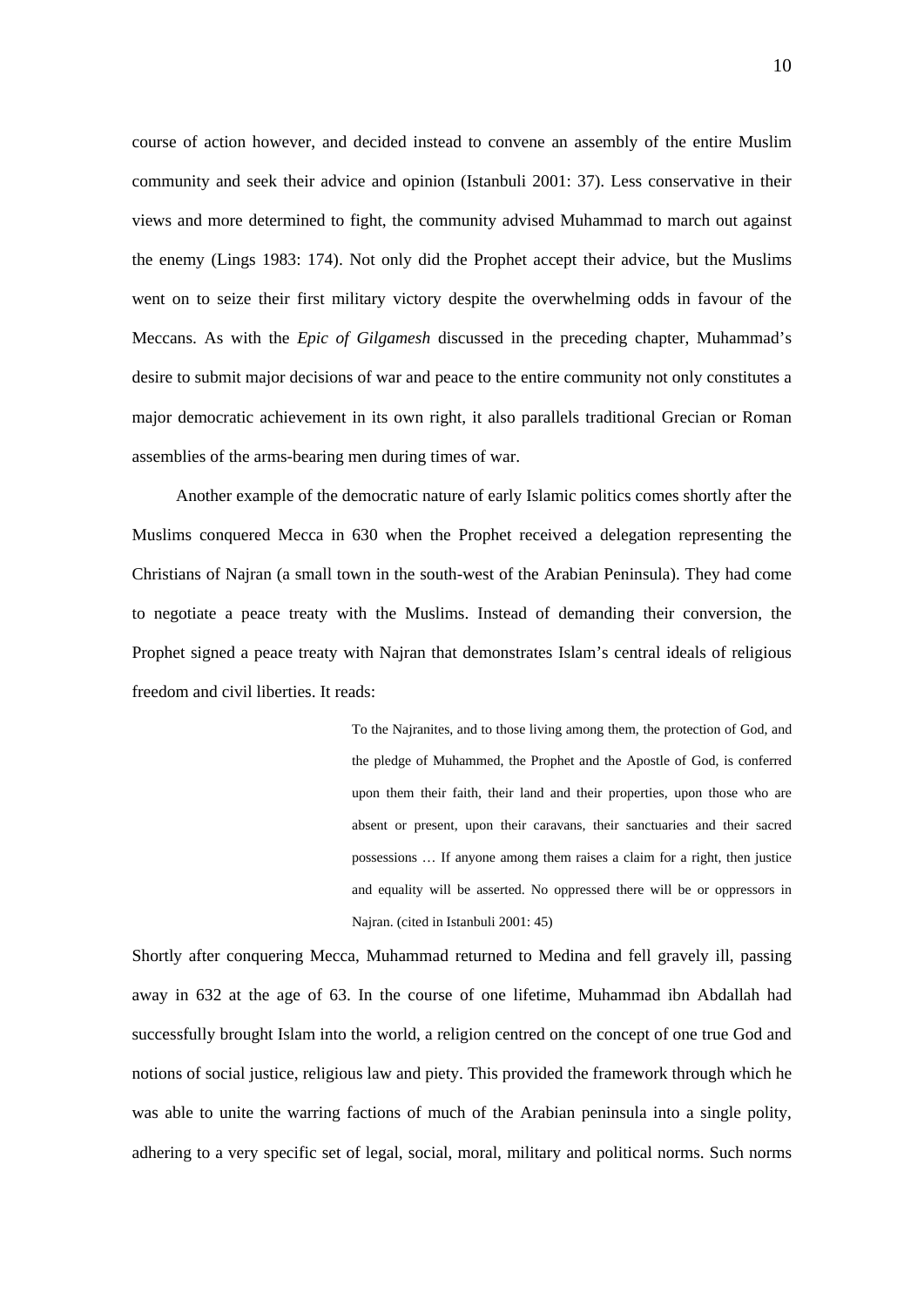also included fundamental ideals of human equality and the need for consultative and deliberative mechanisms in governance. From his recitation of the *Quran*, the Constitution of Medina, the various peace treaties he implemented and his practical and personal examples emerged a pragmatic framework for the equitable conduct of human affairs. In turn, this created an entirely new civilization that would come to control much of the known world, to make unprecedented advances in military, cultural and scientific endeavours and leave behind a democratic legacy that is rarely acknowledged today.

The death of Muhammad brought with it a question of deep concern to the *ummah*: who would lead the followers of Islam now? A series of complex political deliberations ensued, particularly in Mecca and Medina, with a number of competing factions jostling for power and control. It was Abu Bakr (632–4), the Prophet's closest friend and father-in-law, who, in a demonstration of the democratic nature of the early Islamic period, was eventually elected by the majority of votes to be the first *Caliph* (Steward) of the growing Islamic community. The election was also ratified by the community itself as they congregated in the mosque and swore allegiance to him. Abu Bakr's incumbency marks the first of four leaders, collectively known as the *Rashidun Caliphate* (Rightly-Guided Caliphs), who were all early converts to Islam as well as being close friends or family of the Prophet. Despite the fact that Abu Bakr was in office for only two years, he dealt with a very tumultuous era in Islamic politics, including the *Ridda Wars* (Wars of Apostasy) which quelled various rebellions from across the *ummah*. What is particularly interesting is that while such military campaigns, like those of all expanding empires, were often bloody and destructive, the campaigns themselves were guided by nominally democratic virtues. Abu Bakr issued several pieces of advice to the leaders of the army, including the fair treatment of enemy soldiers, how best to receive envoys, and the use of consultation in military strategy: 'If you consulted the others, be truthful to them, so you may get from them the true counsel' (cited in Istanbuli 2001: 59).

Such military strategy was to prove crucial to the campaigns against the Sassanid and Byzantine Empires that were conducted under the leadership of Abu Bakr's key advisor and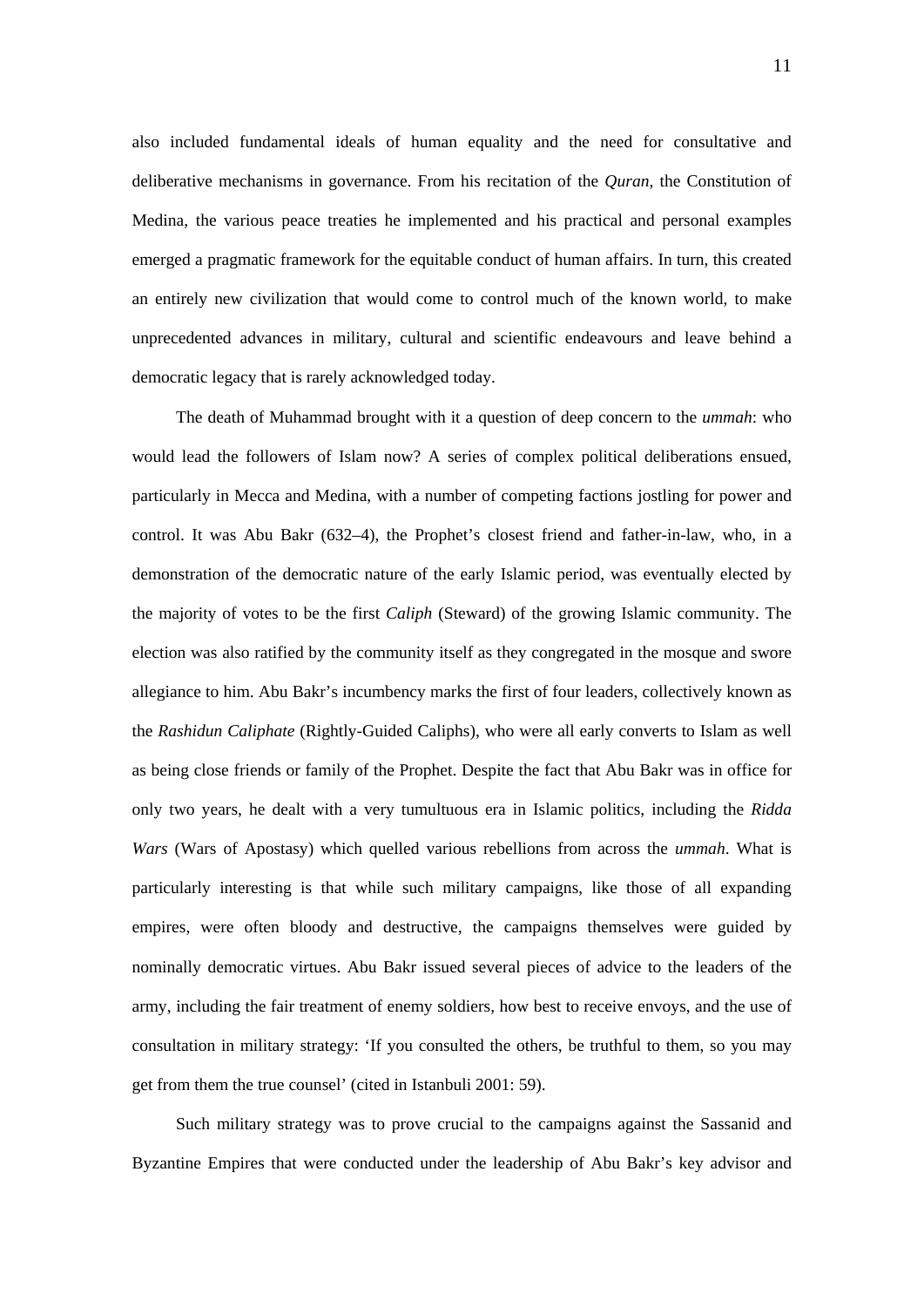successor, Umar ibn Al-Khattab (634–44). Although Umar was appointed by Abu Bakr, his authority was endorsed by an assembly of the Islamic community in Mecca. Perhaps Umar's most well-known achievement was the expansion of the Islamic empire beyond the Arabian Peninsula.<sup>2</sup> Included in this, was Islam's first real encroachment into today's Iraq where the Muslims defeated the Sassanids at the Battle of Qadisiyya (637), famously leading to the capture of Ctesiphon, and in time, the collapse of the entire Sassanid Empire. As with his predecessor, Umar's management of the Islamic military was conducted according to relatively democratic principles. In one particular letter concerning military issues, for example, Umar points out that his decisions are not only based on his interpretations of the teachings of Islam, but that he 'consulted, too, the companions of the Prophet, who, each one of them has voiced his opinion' (cited in Istanbuli 2001: 60).

Before his untimely death, Umar nominated an administrative body composed of six of his most prominent companions and entrusted them with choosing his successor from among themselves. In this way, Uthman ibn Affan (644–56) was eventually elected to the position of *caliph*, following the approval of the community. Uthman had been among the first converts to Islam and is perhaps best known for ordering the compilation of the *Quran* as a written text. However, Uthman often privileged his fellow Umayyad family members for senior positions over perhaps more deserving candidates; he gave the important post of the governor of Syria to an Umayyad of rising power and prestige, Muawiyyah. Such nepotism further eroded the confidence of the majority of Muslims in Uthman's leadership and his rivals murdered him in 656 in Medina.

A congregation in the Prophet's Mosque then elected the Prophet's cousin, Ali bin Abi Talib (656–61), to become the fourth and final of the Rashidun caliphs. He believed, as had his predecessors, that such a decision was only valid if the majority of his immediate community

<u>.</u>

 $2$  For a detailed account of the Arab conquests in these early days as well as later successes, see Hugh Kennedy's recent *The Great Arab Conquests* (Kennedy 2008).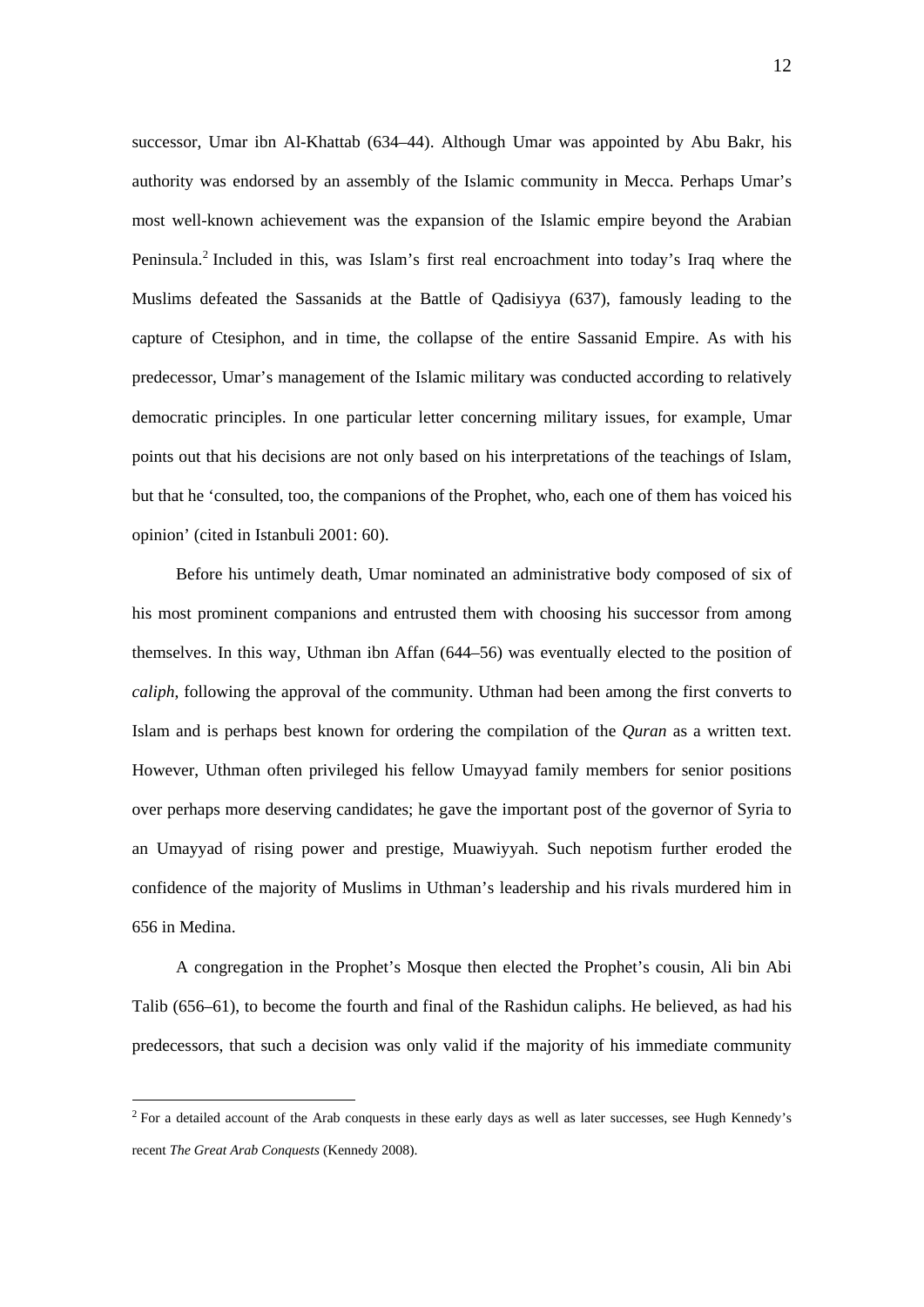endorsed the decision, which they did by freely pledging their loyalty to him. This is not surprising given the fact that Ali was a devout Muslim and believed in the Islamic principles of justice and the importance of being compassionate towards the subject peoples of the empire. Ali was also the only one of the *Rashidun caliphs* to have been a blood relative of Muhammad and the descendants of this prestigious blood line have been highly revered by the Shia sect of Islam ever since in their belief that only a descendant of Muhammad should lead the *ummah*. Despite his esteemed lineage, Ali's leadership was fraught with problems from the outset. When Ali sought to challenge the growing power of the Umayyads in their Syrian stronghold of Siffin (today's Ar-Raqqah in Syria) in 657, the two forces reached a stalemate (Istanbuli 2001: 74– 81). A council of arbitration was set up, and charged with the duty of deciding who should lead the *ummah* on the basis of the *Quran* (Wellhausen 1975 [1901]: 1–7). This did not work in Ali's favour and the Islamic world was temporarily split into two: Ali controlled Iraq and Arabia while Muawiyyah ruled Syria and Egypt. This further eroded Muslim confidence in Ali and he was eventually murdered in 661.

Aside from the time of the Prophet, the era of the Rashidun caliphs represents the most significant epoch of Islamic history. This is as true for the Sunni majority, who revere the governance of all four of the Rashidun caliphs, as it is for the Shia minority who continue to emphasize the legitimacy of Ali's line. This era not only saw the rapid expansion of Islam and its territories, but also saw the democratic ideals laid down by the Prophet put into action. As Noah Feldman has pointed out, the Rashidun caliphs 'were understood to be selected by people, not God; they were subject to God's law as described in the *Quran* and the sayings of the Prophet; and they were expected to engage in some sort of consultation with the community they governed' (Feldman 2003: 52). The Rashidun were not the Oriental despots that Muslim leaders are so often assumed to be, but ruled in accordance with the notions of social justice and equality that underpinned Islam and had become normative amongst the *ummah* of their time.

#### **Islamic Bureaucracy, Theology and Philosophy in Iraq**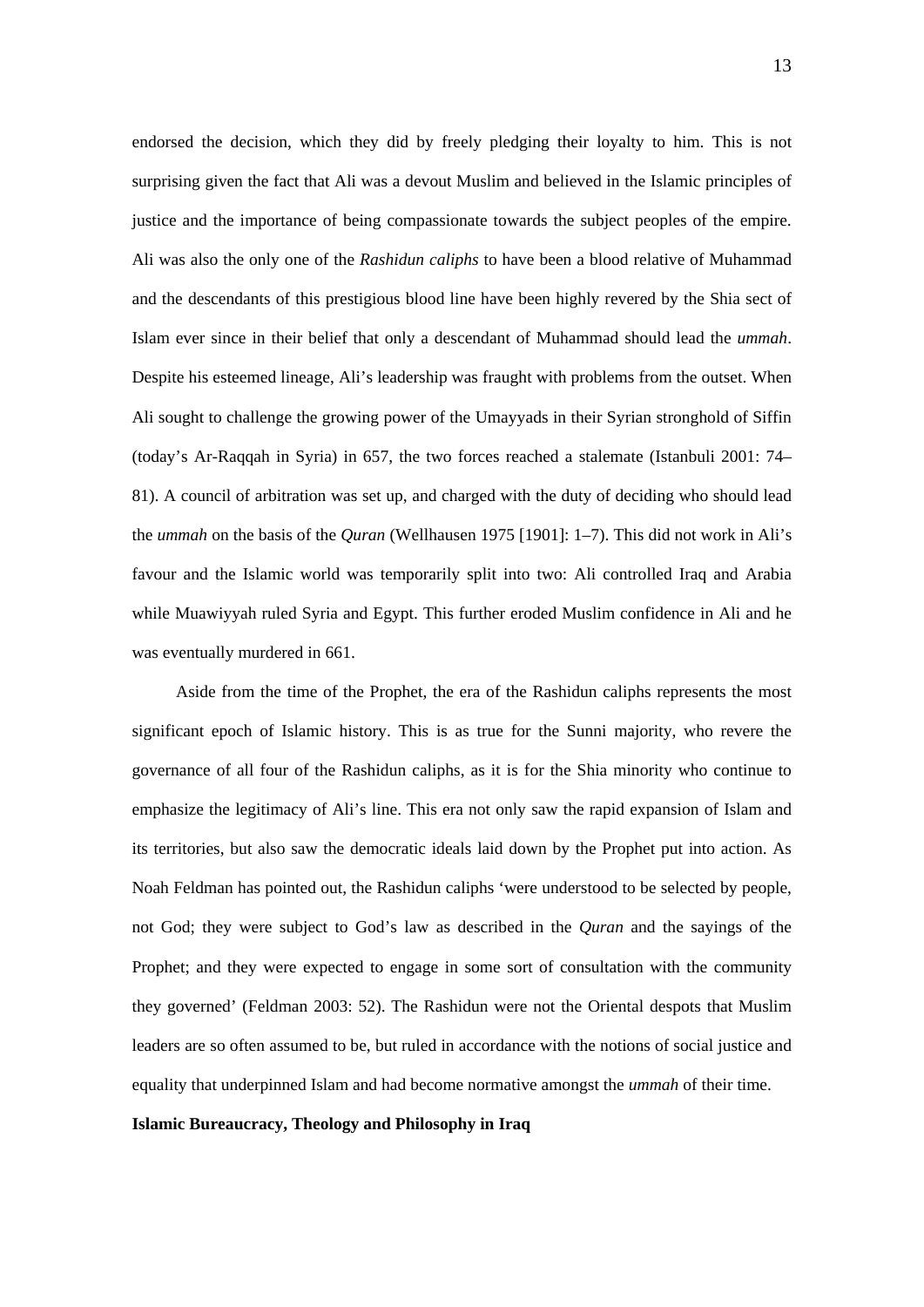With Ali out of his way, Muawiyyah (661–80) seized the opportunity to establish his own *caliphate* out of the stronghold of Damascus. This was the beginning of the Umayyad dynasty which was to last for a little under one hundred years (661–750) and was to see the lands of Islam transformed into a unified empire with a common identity and ideology. It is often assumed that Muawiyyah was able to achieve such unity because he was the first leader of the Muslims to declare himself king. There is no denying that the leadership of the Muslim community had not only shifted physically from its traditional heartland in Mecca and Medina, but had transformed ideologically with many of the Umayyads ruling in a much more secular and autocratic fashion than their predecessors. However, the Umayyads still had to govern traditional Arab Muslims, many of whom lionized the days of the Prophet and the Rashidun. The Umayyads therefore sought to balance their move towards autocracy with traditional methods of Arab governance such as consultation, popular elections and public ratification. They were known to adopt

> several institutions of Beduin democracy – such as the Wufud, deputations from provinces and the principal tribes – to consult the views of such assemblies on as many occasions as possible, [and] to associate them openly with public business by recognizing their right to remonstrate. (Houtsma, Wensinck, Gibb, and Heffening 1993: 620)

While later Umayyad caliphs like Umar II (717–20) were elected by a wide franchise and had the people's overwhelming support, the Umayyad period also saw a number of morally weak, cowardly and murderous individuals assume the head of the empire. By the time Marwan II (744–50) had taken control of the empire, anti-Umayyad sentiment was rife and he was forced to spend much of his incumbency desperately trying to maintain power.

Harnessing popular resentment of the Umayyads, particularly among the Arab Shia and the non-Arab converts to Islam (*mawalis*) who were often not treated equally, was a group of Arabs who had been garnering political momentum since around 715. They claimed to be the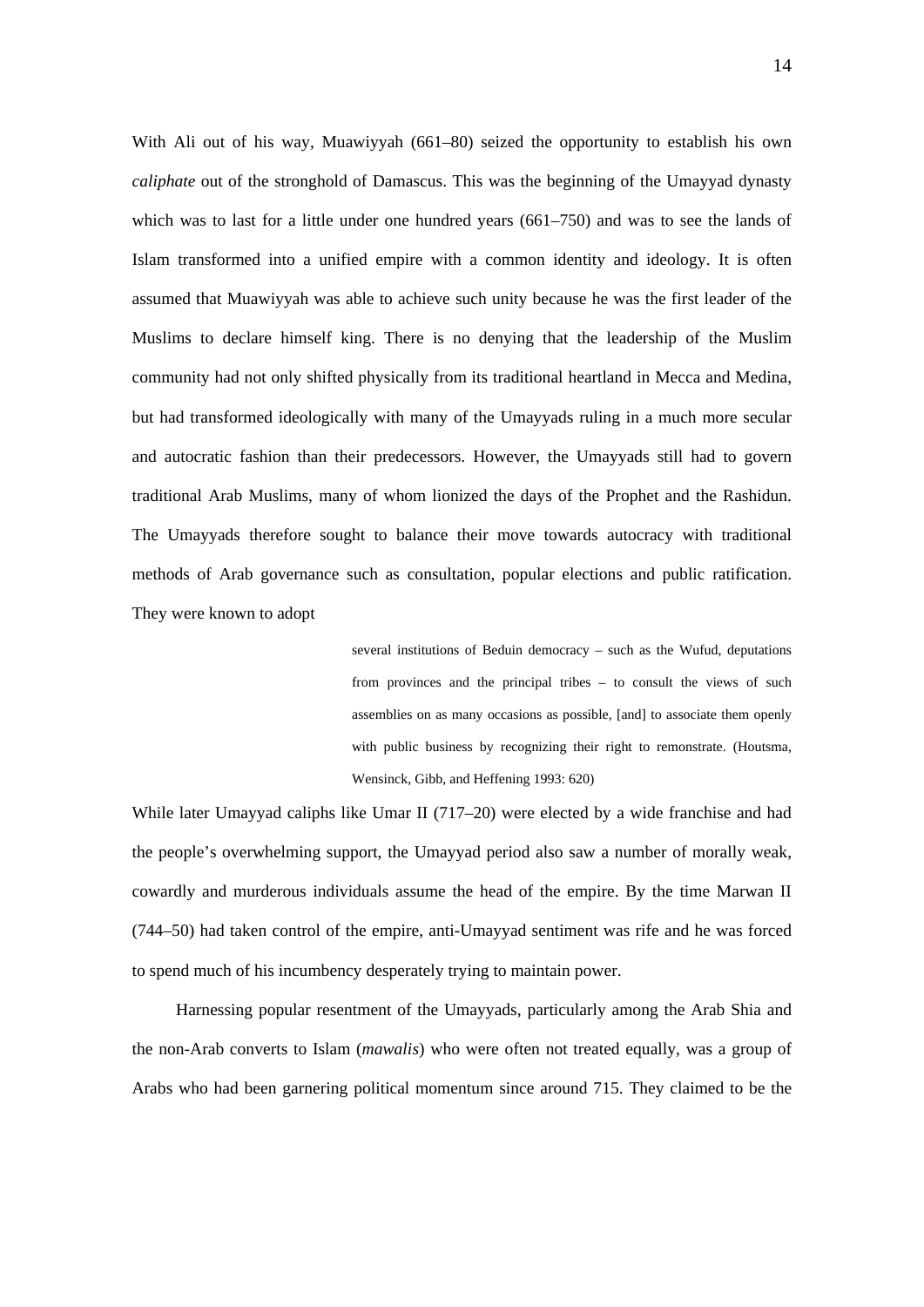descendants of one of the uncles of the Prophet, Abbas ibn Abd Al-Muttalib,  $3$  and they emanated from Kufa in Iraq. By 743 the movement, known as the Abbasids, had attained an almost messianic momentum across Persia and in 747 the black banners of the Abbasids were first raised around Merv (in today's Turkmenistan). In 749 the Abbasids openly controlled Kufa and the following year they won a decisive victory against the Umayyads at the Battle of the Zab in Iraq (Kennedy 2005: 1–10). This saw the instalment of the Abbasid dynasty which was to maintain official power over much of the *ummah* for the next five hundred years (750–1258). 'Broadly speaking', as Amira Bennison puts it, 'the appeal of the Abbasid revolution was … it offered a fairer Islamic order in which Muslims, whatever their origin, would be able to participate on equal terms' (Bennison 2009: 24).

Despite its promise, the Abbasid dynasty began with Abu Al-Abbas Al-Saffah (750–4), who became known by the unfortunate but apt sobriquet of 'the blood-shedder' due to his brutal massacre of the Umayyads and their supporters. Such blood-thirsty politics continued under the reign of his brother, Abu Jafar Al-Mansur (754–75) who murdered all of the Shia leaders that he considered a credible threat to his leadership. This cruelty aside, Al-Mansur is perhaps best remembered for the fact that he ordered the building of the Abbasid's new capital, the round city of Baghdad, in 758. Due to its strategic location on the banks of the Tigris and its connection to various trade routes, Baghdad was quickly transformed into a cultural and economic hub, eventually becoming a bustling metropolis that hundreds of thousands of people called home. The creation of Baghdad was a turning point in the history of Iraq. Already home

<u>.</u>

 $3$  It is from the name Abbas ibn Abd Al-Muttalib that the Abbasids got their name. Abbas had been the paternal uncle of the Prophet Muhammad and he had played an important role in Muhammad's family, even going as far as protecting the Prophet against his enemies in the earliest years of Islam. However, claiming the lineage of Abbas was nowhere near as significant as being a descendent of Ali, as Abbas was neither a descendent of the Prophet nor a Muslim (Kennedy 2005: 3-4). Despite this, as Hugh Kennedy has pointed out elsewhere, the Abbasid claim to the caliphate would have been strong given the broad understanding of 'family' in the eighth century and the reverence held for all relations of the Prophet (Kennedy 1986: 124-5).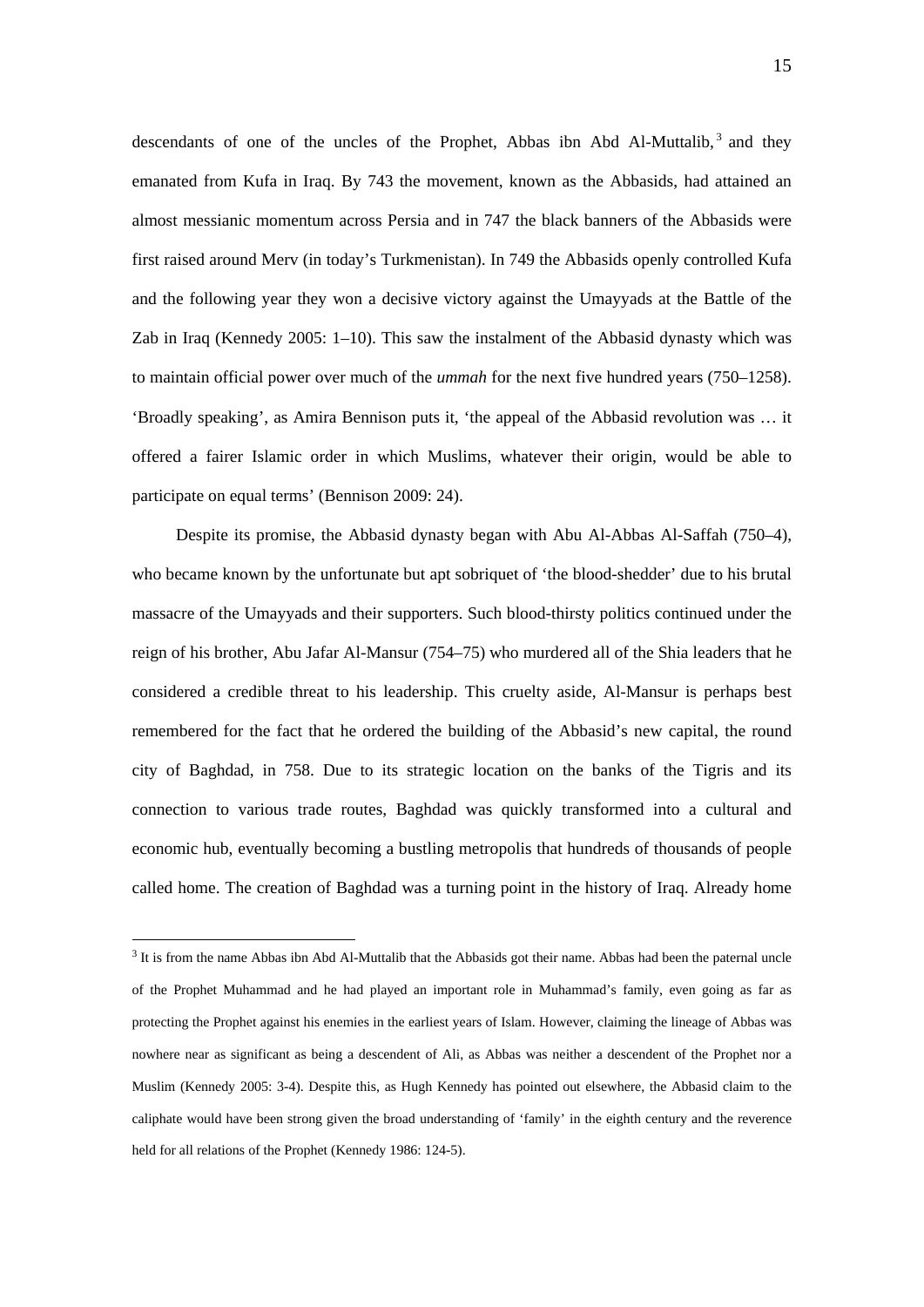to the garrison towns of Kufa and Basra, Iraq soon became the centre of the Muslim world and the bastion of Islamic civilization.

 From his new capital Al-Mansur was able to enact a series of revolutionary changes to the government of the *ummah*. This included his own personal style of governance which was refreshingly concerned with the needs of the people. He was widely known for his piety, but also for his political insight, his sharp wit and his great public oratory. Following the Friday prayers in the newly erected mosque of central Baghdad, the caliph would stand before a large audience ranging from the wealthy elite to the everyday commoner. He would deliver powerful political speeches and encourage people to question and debate openly his policies and agendas. As Hugh Kennedy notes, 'He had a ready response to the hecklers who occasionally dared to challenge him … in Mansur's time the caliph could be seen and heard by anyone who came to Friday prayers in the great mosque of the capital' (Kennedy 2005: 14).

Beyond his willingness to engage with his subjects, Al-Mansur also set in place a series of bureaucratic changes that further developed and refined those of the Umayyads. Under Al-Mansur, an egalitarian bureaucracy emerged in which any man of adequate ability could ascend the hierarchy of the court and administration. Foremost in this hierarchy were the powerful chief viziers of the Barmakid family who descended from Persian aristocracy and held enormous sway over the Abbasids. There were also the military elite and key strategists whose opinions were regularly sought in matters both soldierly and civilian. Other courtiers of more humble origins include the office of the *khatib* (secretary), which was held by a highly intelligent commoner responsible for managing the details of provincial finances. Such a sophisticated political scene suggests that Al-Mansur was not a tyrant. The caliph was enveloped within a deeply complex political environ in which various stakeholders competed, often on behalf of the people, to promote various agendas, policies and reforms.

This system was to continue under the leadership of later caliphs like Muhammad ibn Mansur Al-Mahdi (775–85), Musa Al-Hadi (785–6), and then perhaps the Abbasid dynasties most well-known caliph, Harun Al-Rashid (786–809). It is widely understood that Harun ruled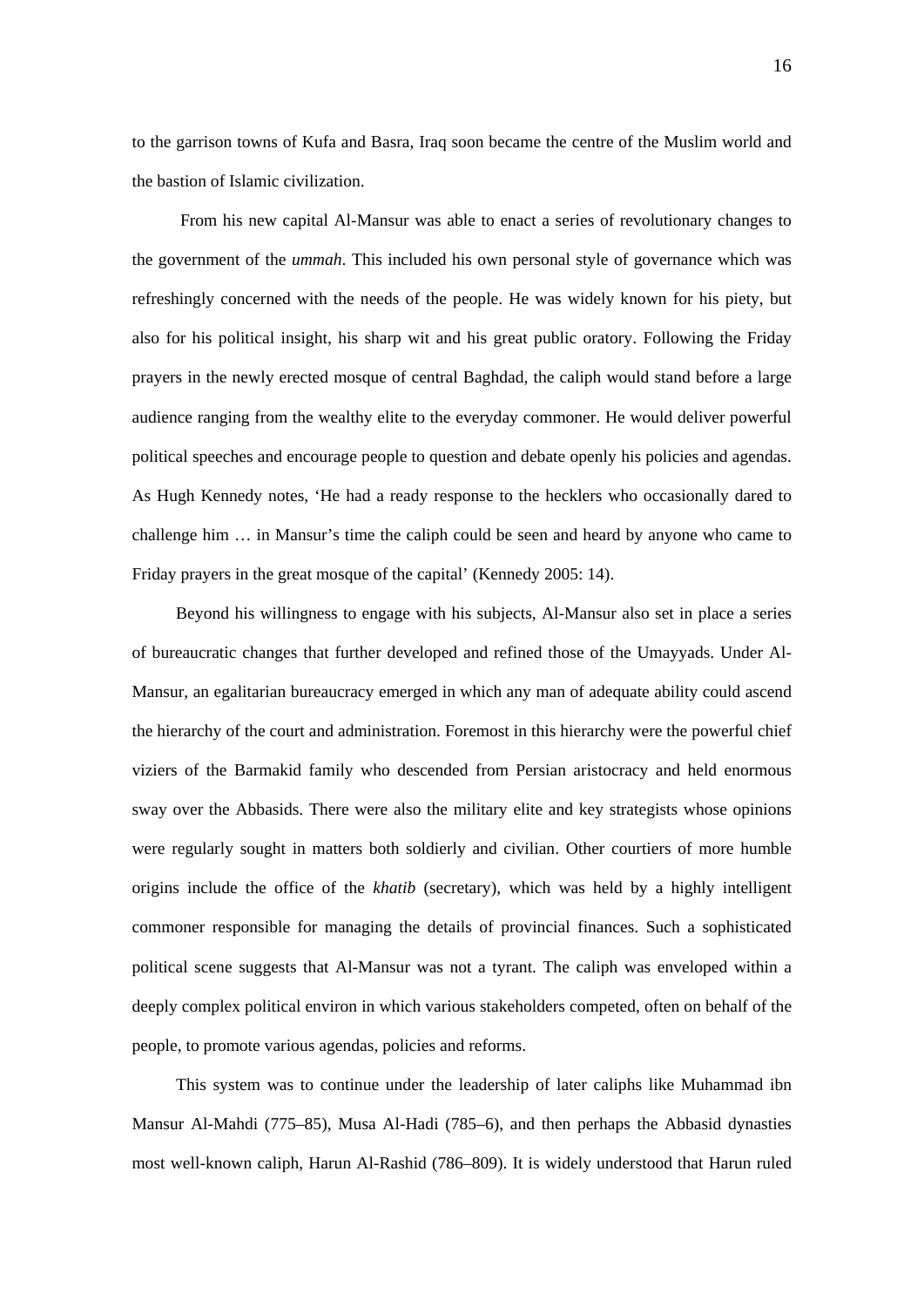as an absolute monarch and claimed himself the 'Shadow of God on Earth', living an opulent lifestyle and leaving many of the affairs of the state to his courtiers and viziers. Yet Harun was also an avid patron of both cultural and scientific endeavours who utilized his enormous wealth and power to encourage the pursuit of knowledge and the practise of varied artistic forms. Perhaps his most well known accomplishment was the foundation of the *Bayt Al-Hikmah* (The House of Wisdom), an intellectual institution later run by his son, Abu Jafar Al-Mamun (813– 33).

The early Abbasid period also witnessed the formation of the *Mazalim* (court of complaint) and other mechanisms and institutions which enabled citizens to bring grievances about injustices or maladministration to the caliphal representative (Kennedy 2005: 34). One such representative was the famous Barmakid vizier, Yahya, who would find a line of petitioners at his front door every morning and who would work long into the night to make sure that all of their grievances were heard and the most amicable solutions found (Kennedy, 2005: 43). In addition, the Barmakid salons which were scattered across Baghdad, served as 'a forum in which ideas could be discussed with a freedom not possible in the more circumscribed surroundings of the caliph's own audience' (Kennedy 2005: 65). Further evidence of this culture of debate and difference can be found in an excerpt from a letter sent by Hashimi, a cousin of the caliph Al-Mamun, to an opponent. He writes:

> bring forward all the arguments you wish and say whatever you please and speak your mind freely. Now that you are safe and free to say whatever you please appoint some arbitrator who will impartially judge between us and lean only towards the truth and be free from the empery of passion, and that arbitrator shall be Reason, whereby God makes us responsible for our own rewards and punishments. Herein I have dealt justly with you and have given you full security and am ready to accept whatever decision Reason may give for me or against me. (Hashim cited in Arnold 1961 [1913])

Perhaps the best indication of the ongoing democratic legacy within Islam in the Abbasid epoch is not found among the highest echelons of the state, but among the clergy and the scholars.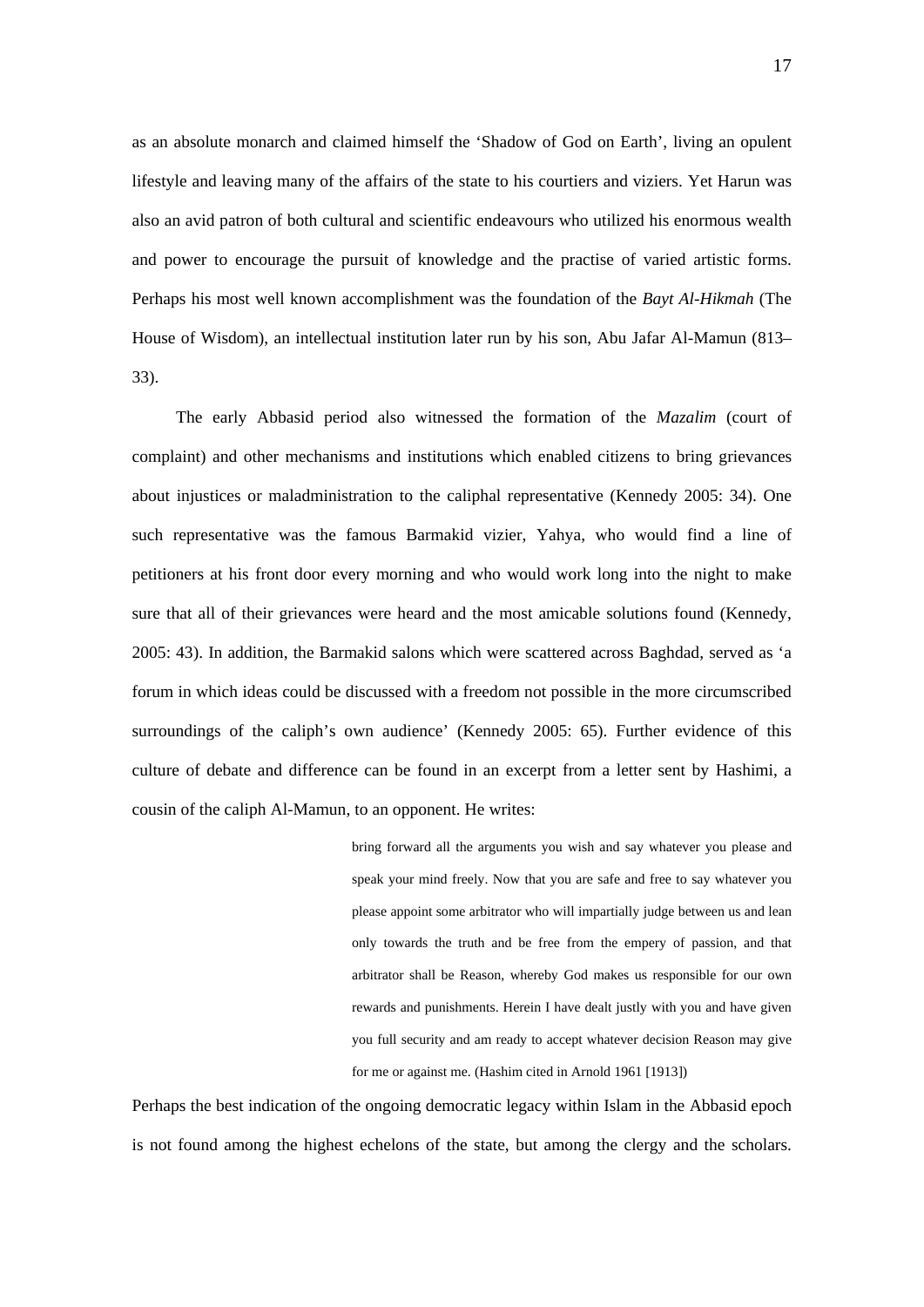Despite the common misconception in the West that Islam has never enabled a distinction between 'church' and 'state', there is wide consensus among scholars of the early Abbasid period (750–833) that it was constituted by a distinct separation between the *ulama* (religious scholars) and the caliph. Because the caliph failed to live up to the theocratic virtues of the early leaders of the community, the devout looked increasingly to the rising power of the *ulama* for both spiritual and political guidance rather than to the court of the caliph (Lapidus 1973, 1975). In this way, the *ulama* came to form an alternative pillar of power and authority to the Abbasid state many centuries before similar European developments and, just as in later Europe, the 'church' served as not only a moral compass for the people, but also as an effective check on the political power of the state (Lapidus 1975).

For their part, the *ulama* held the responsibility of producing the definitive guide to Islamic thought and life, the *Shariah* (Islamic law). To do this, they drew not only on the *Quran* and *Hadith*, but also on Quaranic ideals (*fiqh*) in the hope that they would develop a better understanding of God and his desire for the *ummah*. From here, the *Shariah* developed into a complex code of legal prescriptions in which 'local rulers and judges were called upon to make many decisions within the general framework of the developing understanding of the fundamentals of Islam in diverse contexts' (Esposito and Voll 1996: 44). Much to the chagrin of the caliphs however, the *Shariah* became a benchmark of religious, political and juridical virtue that generally opposed the authoritarian and decadent nature of the state. As Karen Armstrong has noted,

> The Shariah totally rejected the aristocratic, sophisticated ethos of the court. It restricted the power of the caliph, stressed that he did not have the same role as the Prophet or the *rashidun*, but that he was only permitted to administer the sacred law. Courtly culture was thus tacitly condemned as un-Islamic. The ethos of the Shariah, like that of the Quran, was egalitarian. There were special provisions to protect the weak, and no institution, such as the caliphate or the court, had any power to interfere with the personal decisions and beliefs of the individual. Each Muslim had a unique responsibility to obey God's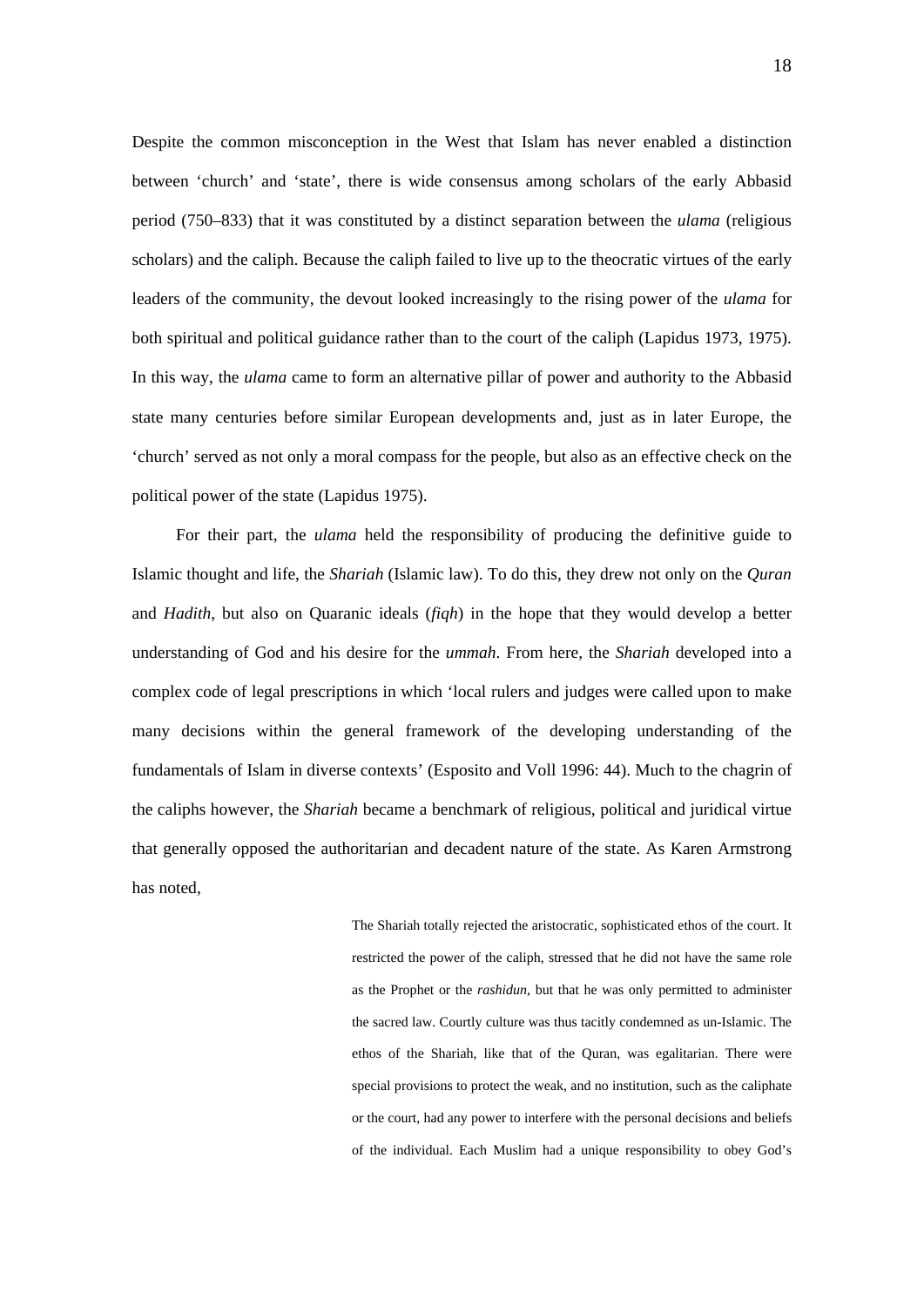commands, and no religious authority, no institution (such as 'The Church') and no specialized group of 'clergy' could come between God and the individual Muslim. All Muslims were on the same footing; there was to be no clerical elite or priesthood acting as an intermediary. (Armstrong 2000: 52)

It is within this atmosphere that the *ulama* began to further refine the machinations of *shura*, stipulating that Muslim leaders must consult with their subordinates and acquire their consent (Hassouna 2001: 50). In theory, this posited that a consultative council should be elected by the people whose support the leader legally required in order to administer the affairs of the state (Choudhury 1990: 45). In larger states, the *shura* would take the form of a *Majlis Al-Shura* (national assembly) which was designed to be truly representative of the entire community and 'therefore the members of the *majlis* must be elected by means of the widest possible suffrage, including both men and women' (M. Asad 1980 [1961]: 45). At the very least, the *shura* was intended to secure 'the people's right to choose their government freely, openly and fearlessly from among themselves at all levels from the lowest to the highest' (Pasha 1993: 70–1). Further to this, Islamic law of this time also prescribed several other concepts analogous to the fundamentals of democracy such as *Ijma* (consensus), *Ijtihad* (independent interpretive judgement) and the concurrent condemnation of *Fitnah* (civil disorder) matched with the tolerance of *Ikhtilaf* (disagreement). In addition, Syed Pasha notes that, under Islamic law, *Al-Naas* (the people) also have the right to life and property, to choose their beliefs and behaviour, to know, to read, to write, to speak, to have power and – most importantly – the right to choose their government (Pasha 1993: 67–71).

Paralleling the clergy's development of the *Shariah* was the work of the scholars of this time. Al-Mamun was himself a Mutazilite and therefore believed that theoretical reason and rationalism were the arbiters of revelation. Under his leadership, the *Bayt Al-Hikma* attracted scholars, artists, philosophers and scientists who travelled from across the Muslim world to visit and work in the library. They also convened in public assemblies, presided over by Al-Mamun, in which theological, political and philosophical debates over the most radical ideas of the time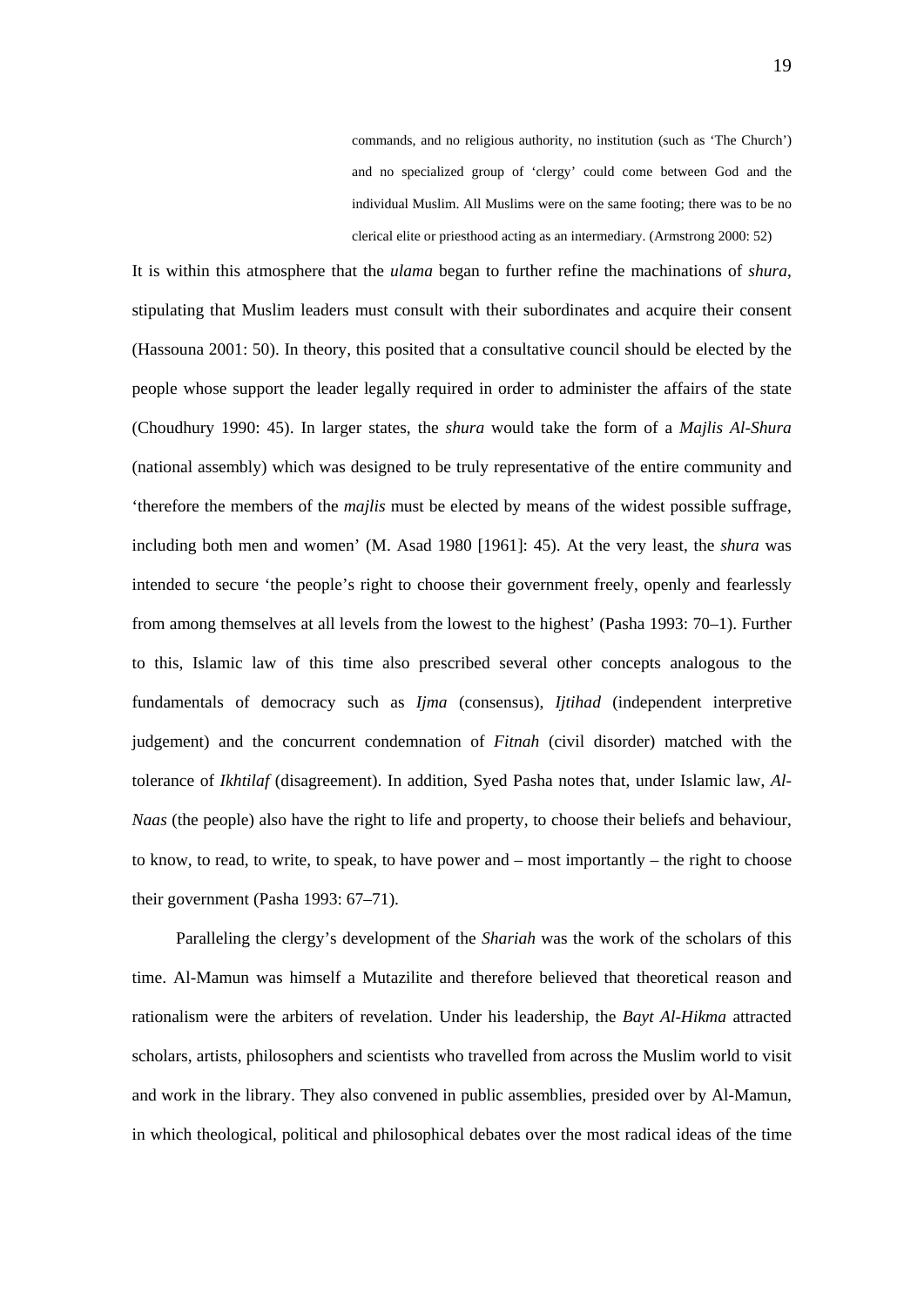– even including questions about the legitimacy or style of Al-Mamun's reign – were conducted in a collegial environment that upheld strict rules of intellectual candour (Fakhry 2004 [1970]: 10). Later, during the reign of another Abbasid caliph, Al-Mutawakkil (847–61), this atmosphere continued as scholars worked tirelessly to translate key philosophical and scientific texts from Greek, Persian and Syriac (Saliba 2007).

After the death of Al-Mamun in 833, however, the socio-political landscape of the Abbasid Empire, and indeed the Islamic world, began to change dramatically. Among the myriad reasons for these changes, was the fact that an ever increasing number of people converted to Islam. As they converted, the citizens of the provinces 'demanded to be admitted to the political process as full members of the Muslim community. In this way the provinces came to be dominated by men whose roots and family were entirely local' (Kennedy 1986: 202–3). Although they were Muslims, their loyalty to a caliph which could be thousands of miles away and in a land they had never visited was difficult to earn and maintain. While the Abbasids were to remain the official figureheads of most of the Islamic world for centuries to come, their power and influence waned substantially from the late ninth century onwards and would never re-gather its strength. Instead, political plurality became the norm as important regions such as Central Asia, North Africa, Iran, Egypt, as well as parts of Syria, developed their own systems of governance and paid little more than token homage to the Abbasid caliphs, with some going so far as to directly challenge their claim to authority.

One very substantial challenge to the power of the Abbasids came during the so-called 'Shia century' which saw the Buyids (945–1055) extend their influence out from their stronghold in Iran to conquer much of Iran, Iraq and the surrounding areas. The Buyids occupied Baghdad in 945 but they did not overthrow the Abbasid caliph because they reasoned that a Shia toppling of the Sunni elite might cause a popular revolt among their mostly Sunni subjects (Jiwa 1992: 64–5). Among their many notable achievements, the Buyids are credited with ushering in what Adam Mez has famously termed 'The Renaissance of Islam' (Mez 1937). This renaissance saw a renewed cultural florescence as the patronage of the arts, philosophy,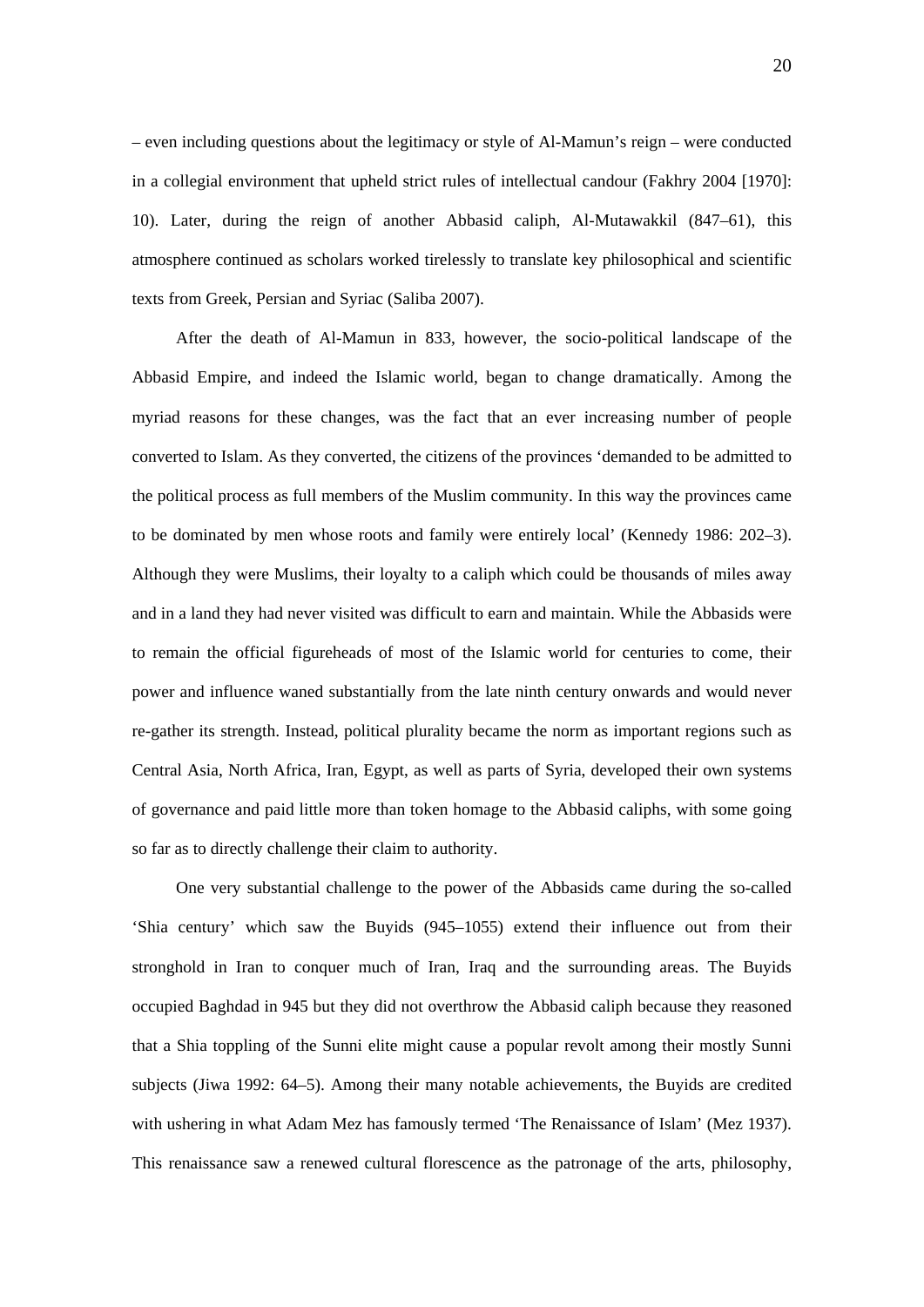sciences and theology were no longer solely the province of the state, but spread outwards to a wider circle of wealthy or influential people interested in fostering achievement. In Joel Kraemer's study of the Buyid period he notes that it

> witnessed a powerful assertion of individualism, a burst of personal expression, in the domains of literary creativity and political action. It thrived in a remarkably cosmopolitan atmosphere. Baghdad … [was] the rendezvous of scholars from far and wide, of diverse cultural and religious backgrounds. Philosophers belonged to a class of their own, transcending particular loyalties, united by the pursuit of wisdom, the love of reason … [Baghdad] was permeated by a spirit of scepticism and secularism. Rebellion against convention, characteristic of free-spirited poets, was often accompanied by libertinism. (Kraemer 1992 [1986]: vii)

Because of this spirit of individualism, cosmopolitanism and secularism, the philosophers, poets, artisans and scholars of this period added an additional and very important layer to the complex social-strata of Baghdad. Like the *ulama*, they came to wield significant power in part because of their enormous popularity and in part because their ideas served as an alternative voice to both the clergy and the state. This meant that, in addition to the mosque and the court, scholarly discussion of socio-political issues now took place in independent schools, arcades, city-squares, gardens, markets, and bathhouses. Such discussions were also very heterogeneous, with debates common between Arabs and Persians, Jews and Christians, Sunni and Shia, Sufi and atheist, poet and philosopher. Many of the more successful scholars and poets had their own schools and delivered lectures to huge crowds. According to Kraemer, 'On special occasions, large assemblies were convened for discussion' where 'a question was initially proposed and then theses and antitheses stated in turn' (Kraemer 1992 [1986]: 56).

Central to this cultural renaissance was the intellectual legacy of Greek antiquity. Although, as mentioned earlier, the translation and transmission of Grecian texts had begun during earlier Abbasid times, by the time of the Buyids, Islamic scholars had thoroughly studied the works of antiquity. Aside from Greek scholars such as Euclid, Galen, Ptolemy and Socrates,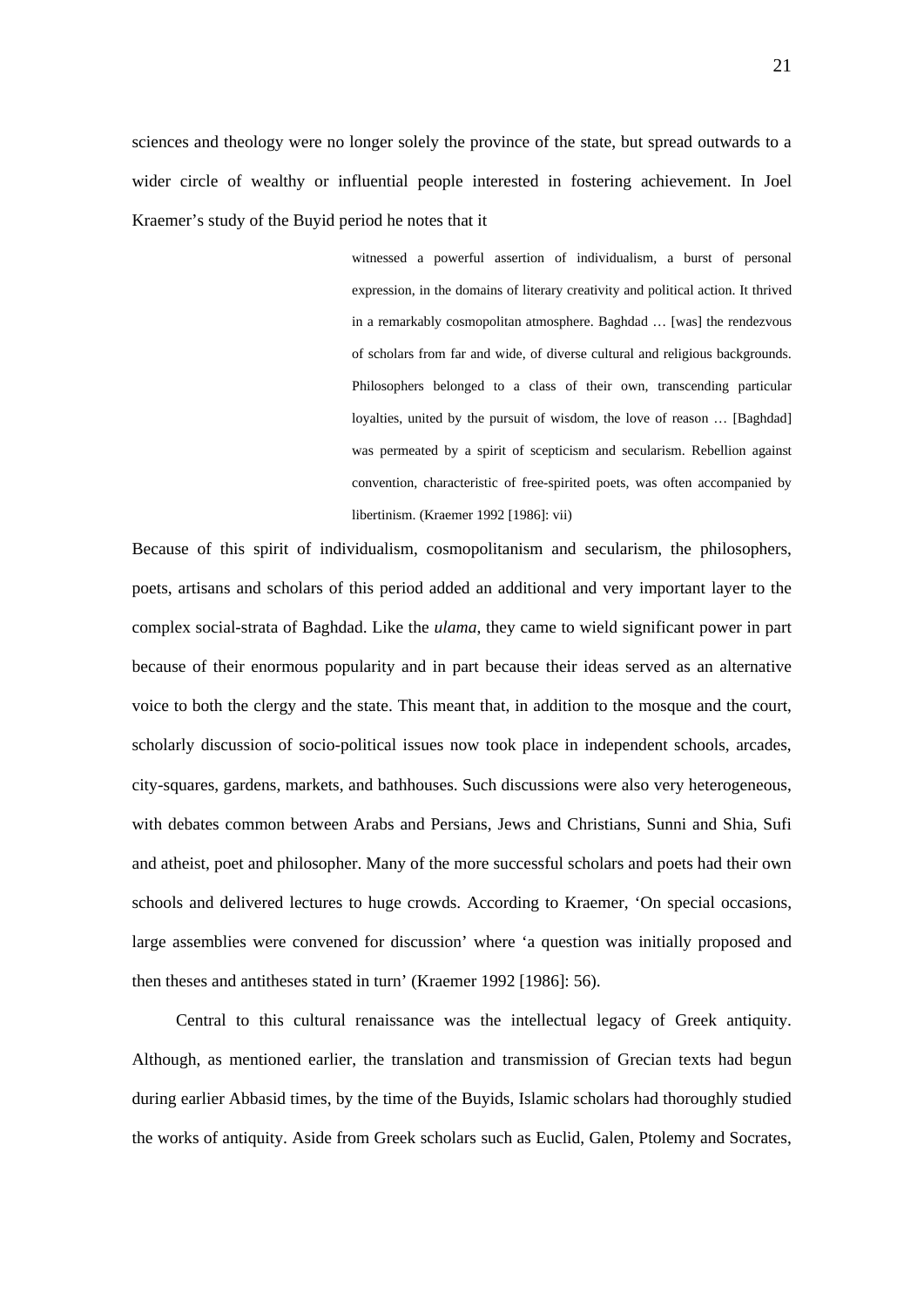scholars of the Buyid epoch had a particular penchant for Plato and especially Aristotle, whom they nicknamed 'The First Teacher' (Vagelpohl 2008). At the tenth-century school of Aristolian studies in Baghdad, for example, students and scholars had access to Aristotle's complete *oeuvre* (Kraemer 1992 [1986]: xx, xxiii). Neoplatonic and Aristotelian thought dominated their investigations into natural philosophy, their reflections on ethics and their rich debates on politics.

This Grecian-inspired Islamic renaissance has several important dimensions that must be spelled out here. First, it had an immediate effect on various religious scholars who attempted to reconcile the pagan beliefs and erudite philosophies of the Greeks with their Islamic religiosity (Alon 1991). This brought about a form of religious disputation known as the *Kalam*, where 'The arguments put forward … were expected to conform to the Aristotelian pattern, that is to say to be intellectual in conception and dialectical in form' (Rice 1961: 115). Second, given the fact that the Islamic world now stretched from Spain to the borders of India, the knowledge of the ancient Greeks was spread further and wider than it had ever been in antiquity, reaching new and diverse audiences. As they translated and added important developments to Grecian works on science and philosophy, the Islamic world transmitted ancient knowledge across much of the known world, including into Europe.

Finally, what is also significant about the Islamic exposure to Grecian thought is that it would have included Greek musings on political matters and models. Islamic scholars were particularly fond of the Aristotelian dictum that 'man is naturally a political animal' (Kraemer 1992 [1986]: 18). Clearly the Islamic scholars of the Buyid dynasty had access to works such as Plato's *Republic* and *Laws* and Aristotle's *Politics* which concern themselves with the Grecian experiment with *demokratia* (Aristotle 1943 [350 BCE], Plato 1975 [360 BCE], 1975 [380 BCE]). This is certainly true of the Persian born Shia philosopher Abu Nasr Al-Farabi (Alpharabius in Latin, 870–950) who, whilst working in Buyid Baghdad, wrote expositions on *The Philosophy of Plato and Aristotle* and penned important works such as the *Book of Political Science* and *The Virtuous City* (Al-Farabi 1962 [935]-b, 1996 [948], 2001 [930–45]). Al-Farabi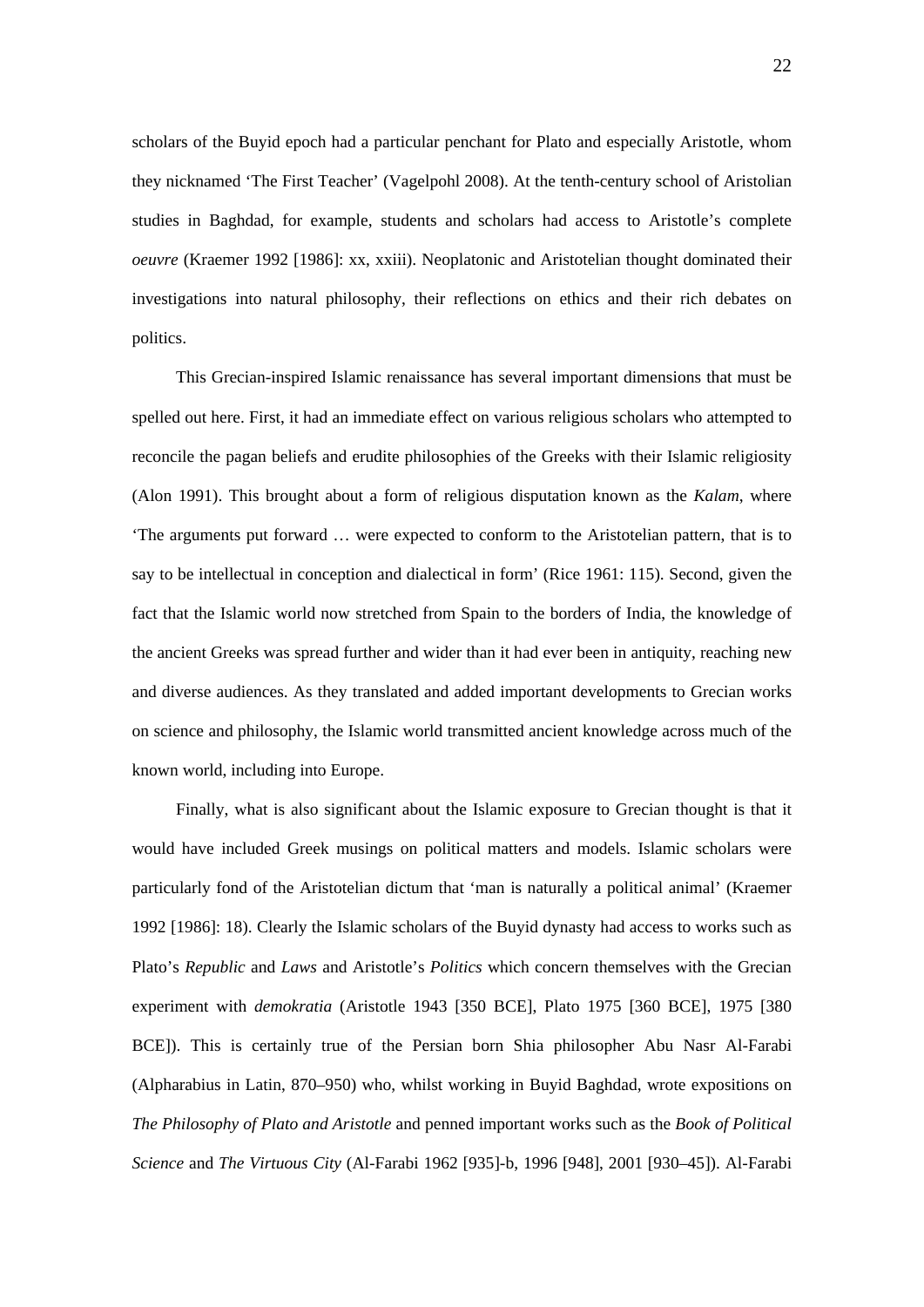not only laid the 'foundation of logic, metaphysics and politics in the world of Islam' he also came to be known as 'the "Second Master", the first master being Aristotle' (Campanini 2008 [2004]: 10). Of particular relevance here is the connection that Al-Farabi drew between happiness and politics in *The Virtuous City* in which he argued that

> man cannot attain the perfection, for the sake of which his inborn nature has been given to him, unless many (societies of) people who co-operate come together who each supply everybody else with some particular need of his, so that as a result of the contribution of the whole community all the things are brought together which everybody needs in order to preserve himself and to attain perfection. (Al-Farabi 1996 [948]: 205)

This connection between happiness and politics is further elaborated in his *Attainment of Happiness* in which Al-Farabi argues that 'The human things through which nations and citizens of cities attain earthly happiness in this life and supreme happiness in the life beyond are of four kinds: theoretical virtues, deliberative virtues, moral virtues and practical arts' (Al-Farabi 1962 [935]-a: 13). In other words, the attainment of human perfection not only involves an appreciation of science, religion and the arts, it also requires man to deliberate; to be happy, people must co-operate with their fellow citizens in order to reach collective decision towards the common good. Al-Farabi also proposed a radical reform of the politics of the Arab caliphate premised on Aristotelian and Platonian philosophy. While he did not go as far as advocating a re-birth of the Grecian form of *demokratia*, he did argue that the caliph – as successor of the Prophet – must conform to the principles of good governance as espoused by the ancient Greeks (Walzer 2007: 166).

These ideas had a profound influence on many successive generations of Islamic intellectuals, from Abu Ali Al-Husayn Sina (Avicenna, 980–1037) to Ibn Khaldun (1332–1406) (Khaldun 1967 [1377]; Sina 1973 [1012]). One particular Sunni philosopher is worth mentioning here, Abu Al-Walid Muhammad Ibn Rushd (Averroes, 1126–98) who followed Plato's critique of Greece to argue that Islamic regimes such as the Almohads were too democratic (Rushd 1974 [1165]). For Averroes,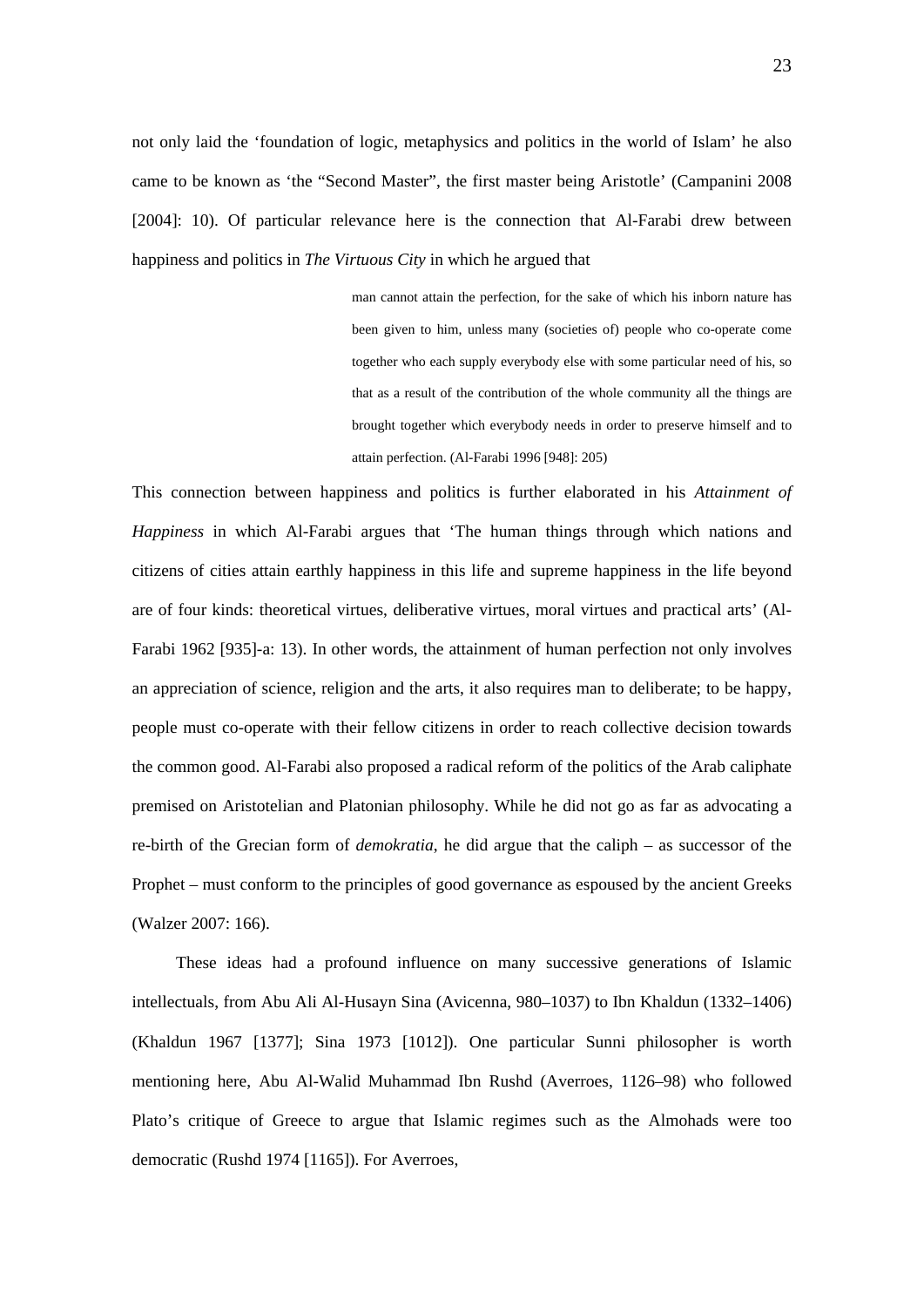Democracy is the system in which people, feeling free from bonds and constraints, abandon themselves to pleasures and desires. In a democracy, the heart of society and the very real goal for which the state exists is the family; there are laws, but a powerful majority betrays the multitude and a state of war and violence, stimulated by human passions, gains the upper hand. (Campanini 2008 [2004]: 157)

Averroes thought that such messy and bellicose democracies therefore created the need for an aristocratic elite who were forced to rule tyrannically over the people. Such a situation was unjust and therefore the antithesis of the model both Plato and Averroes preferred: that of a virtuous state ruled by a wise and benevolent ruler, what Plato referred to as the philosopherking. The notion that Islamic philosophers like Al-Farabi and the later Averroes were familiar with, and added to, the Grecian literature on democracy is a widely under-recognized aspect of the history of democracy. While such Islamic philosophers may not have explicitly argued in favour of democracy, they did understand its central principles and did not argue against it because of some fundamental contradiction with Islam.

Returning to Iraq, it is important to note that the Buyids eventually succumbed to a band of Turks from northern Khorasan, the Seljuks (1035–1194) who despised the Buyid Shia influence over Baghdad and sought to replace it with their own Sufi-inspired Sunni faith. Like the Buyids, the Seljuks recognized the significance of the Abbasid caliph to the wider *ummah* and left him on the throne even though he became increasingly isolated from the real business of government. Politically, the Seljuk *sultanate* (rulers) continued the tradition of plurality in political life and allowed many autonomous states to exist within its jurisdiction (Bennison 2009: 47). The Seljuks derived their power from the local councils and institutions that thrived across their empire. Each of these provincial outposts had their own civil official who acted on behalf of the *sultan* and served as a link between the central government and the people, often representing the latter to the former. Generally speaking, the appointment of a local official was not in the hands of the state or its representatives, but occurred via local political mechanisms, which included elections by popular vote (Bulliet 1978: 47).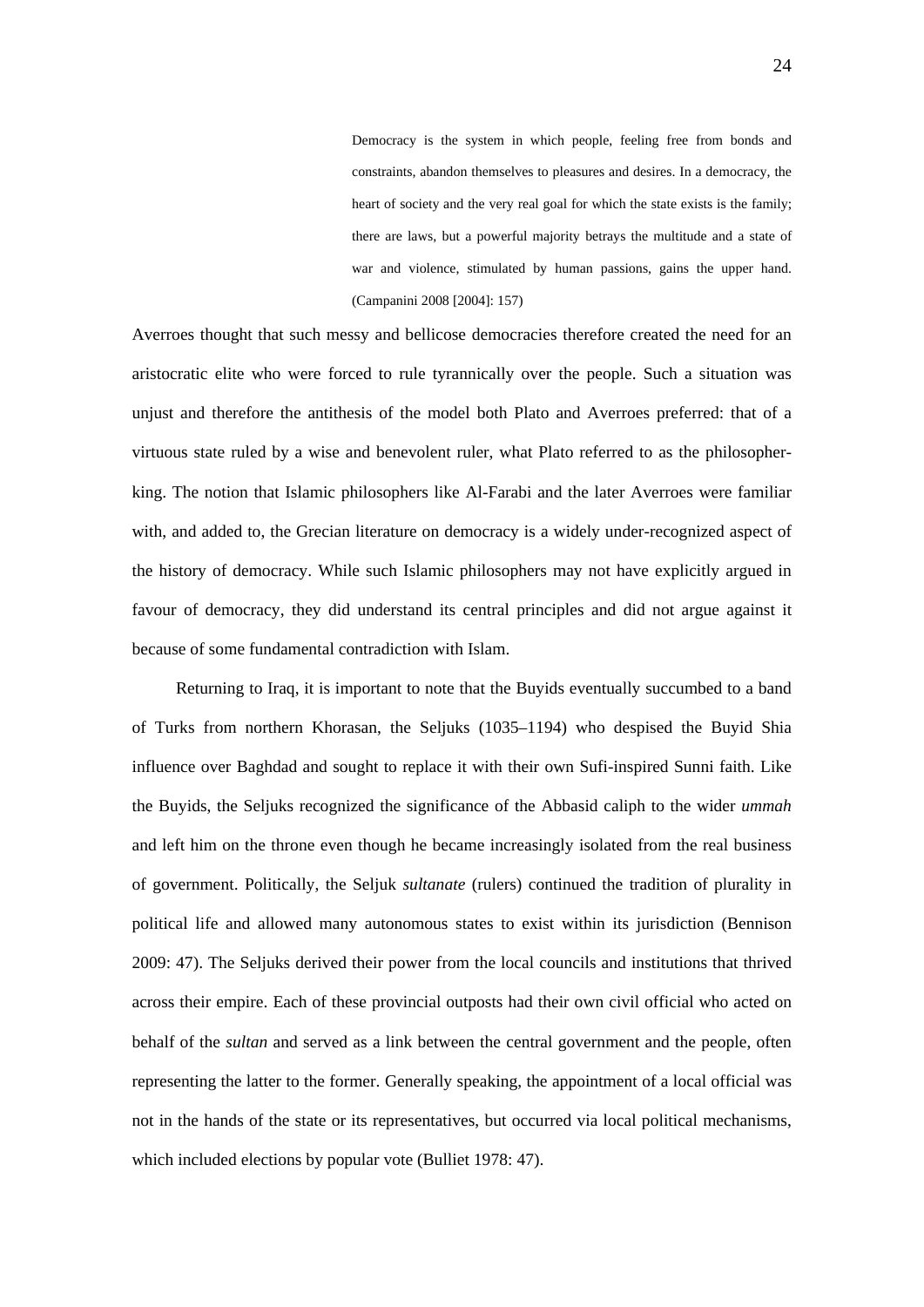The central government was made up of a number of civil administrators inherited from Abbasid and Buyid times. However, the Seljuks expanded the state bureaucracy into a complex machine governed by five major *diwans* (ministerial departments) including that of finance, diplomacy, court affairs, the army, and the ministry of the vizierate which oversaw the others (Klausner 1973: 16–8). Although the vizier remained the most powerful civil official of the state, the Seljuks saw the rise of state institutions which mitigated any moves towards empery. An indication of its egalitarian nature, was that even the most lowly scribe could ascend the hierarchy to the rank of vizier, as long as he held the required experience, education and savvy (Klausner 1973: 19). To become a minister, the candidate underwent the procedure of being brought before the assembly of the *sultan* and his court and made to deliver key policy speeches to win over their support before being elected to the post (Rice 1961: 90).

With a Sunni authority regaining control of the *ummah*, the *ulama* also re-emerged as a significant political force during the time of the Seljuks. The *madrasa*s (religious schools) also expanded in their role, bringing with them certain prestige and power to Sunni Islamic knowledge. As Carla Klausner has noted, the religious classes 'played a significant role in preserving the balance of power between the temporal and spiritual authorities' they 'often acted in a more public capacity as envoys and mediators' and 'in general were often the spokesmen of and on behalf of the people' (Klausner 1973: 23). Although this role gradually weakened as a number of the *ulama* became assimilated into the state bureaucracy, the Seljuk epoch still maintained a determined separation between religion and politics.

This separation continued centuries later when, after 1534, Iraq came under the rule of the Ottoman Empire (1299–923). Part of the reason for the Ottoman Empire's endurance and success was its shrewd understanding of the systems of power and local governance that existed throughout its extensive and multitudinous regions. Generally speaking, the Ottomans believed that a strong, civilized state was a cosmopolitan one. They were therefore very tolerant of the region's many minority groups, such as the myriad of Jewish and Christian communities, even going as far as allowing these communities to be governed by Halakhan or Canon law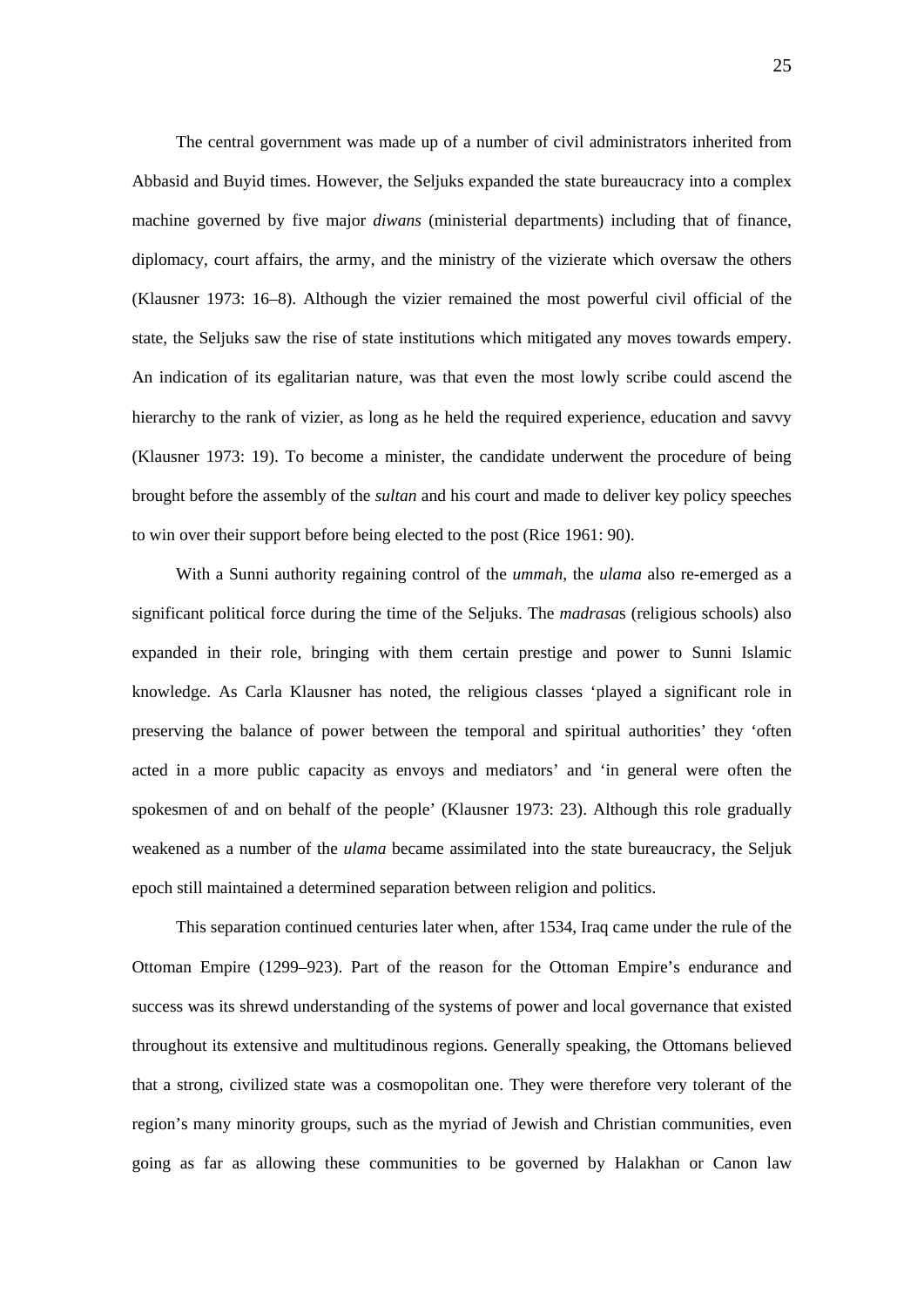respectively, under the *millet* (nation) system. Beyond the freedoms accorded to religious minorities, the Ottoman Empire also encouraged a relatively robust civil society in which secondary structures such as tribal organizations, village councils and trade guilds not only thrived, but also wielded significant power over policy formation and governance (Gibb and Bowen, 1950). This democratic culture extended out into the many coffee houses of Istanbul and other cities like Baghdad where lively and scholarly debate often focused on the machinations of state politics and the pertinent political issues of the time (Arjomand 2004). There were also a number of formal limits on the *sultan*'s ability to be autocratic, including the convening of several ad-hoc consultative assemblies made up of dignitaries which convened 'at times of serious international emergencies', where 'the right to express opinion was free' and the 'emergent consensus in such assemblies had a bearing on the *sultan*'s subsequent decisions' (Gerber 2002: 79). In summarizing his work on the democratic impetus within various bureaucratic mechanisms and informal practices of the Ottoman Empire, Haim Gerber concludes that 'there is ample evidence that Ottoman society featured several institutions that worked on the basis of autonomous powers and initiatives' which were able to express 'the entire gamut of relations between the Ottoman government and the populace' (Gerber 2002: 80).

In addition to such complex and egalitarian politics, the Ottomans were also a decidedly Sunni Islamic Empire and even the s*ultan* was subject to the legal prescriptions of *Shariah* law. As they had in earlier centuries, the *ulama* wielded significant power over the government. They formed a sphere of influence separate to the state, held the government to account via their religious credibility, and exercised important administrative, juridical and even economic judgements (Nieuwenhuis 1982: 27–8). They had the right to veto any decision or law made by the state if they deemed it to be in conflict with Islamic law (Shaw 1976: 134–9). Beyond this, the most senior member of the *ulama*, the *Shaykh Al-Islam*, could actually depose the *sultan* if he violated the *Shariah*, a power which was used in the usurpation of Sultans Ibrahim (1648), Mehmed IV (1687), Ahmed III (1730), and Selim III (1807) (Esposito and Voll 1996: 48).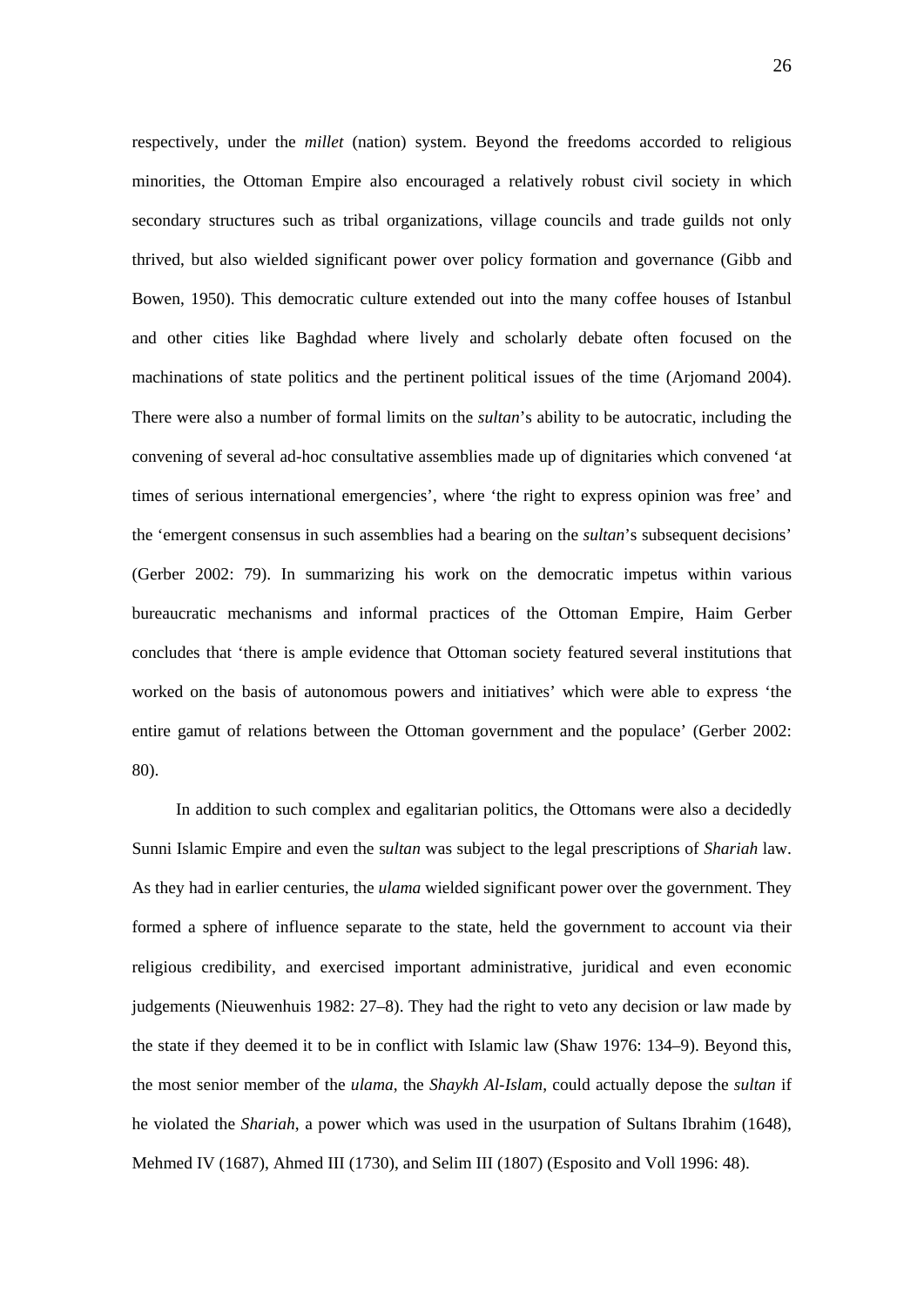In the region now known as Iraq, the Ottomans at first tried to rule directly by installing their own representatives to positions of power (Nieuwenhuis 1982: 25). However, in time, and in line with their *millet* policy of regional and religious autonomy, the Ottomans issued relative independence to the Mamluk *pashas* (governors) in Baghdad and Basra, the prominent Kurdish families in and around Mosul and the various tribal orders and principalities that scattered the rural areas of Iraq (Preston 2003: 24–5, 107, Tripp 2007 [2000]: 8–10). As with other parts of the Ottoman Empire, although these regional governments officially came under the auspices of Istanbul, they retained considerable autonomy (Hechter and Kabiri 2004: 8). This is especially true of the Mamluks, who were Georgian Christian soldiers taken from their families at childhood and converted to Islam. The Ottomans installed them in Baghdad as both administrative and military minions but under the leadership of Hasan Pasha (1704–23) they began to assert their dominance and became increasingly independent of their Ottoman overlords. The Mamluks went on to hold formal power over most of Iraq (1747–831) and were preferred by most Iraqis, especially in Baghdad, because they suppressed tribal revolts, restored order, introduced a programme of modernization and transformed the region's crippling economy and under-achieving agricultural sphere.

In Tom Nieuwenhuis' study of the Mamluk period in Iraq he brings to light a number of important details about the political landscape of the time. Mamluk government can be characterized by two key *diwans* (executive administrative councils) that served as the administrative nucleus of the state. The first, the administrative *diwan*, was ostensibly controlled by the Mamluks, but the second, the consultative *diwan*, was made up of a much broader array of citizens including religious, tribal and military representatives. It served as an advisory council, playing a significant role in both deliberating over the key issues and informing the officials of the administrative *diwan*. In addition, even a lowly clerk of the consultative *diwan* could, in theory, and with the *pasha's* blessing, ascend the hierarchy to become a *pasha* himself, as was the case of Ali Pasha (1762–4) who was from a humble Persian background (Nieuwenhuis 1982: 15, 28). Outside of the official coterie in Baghdad, traditional Shia centres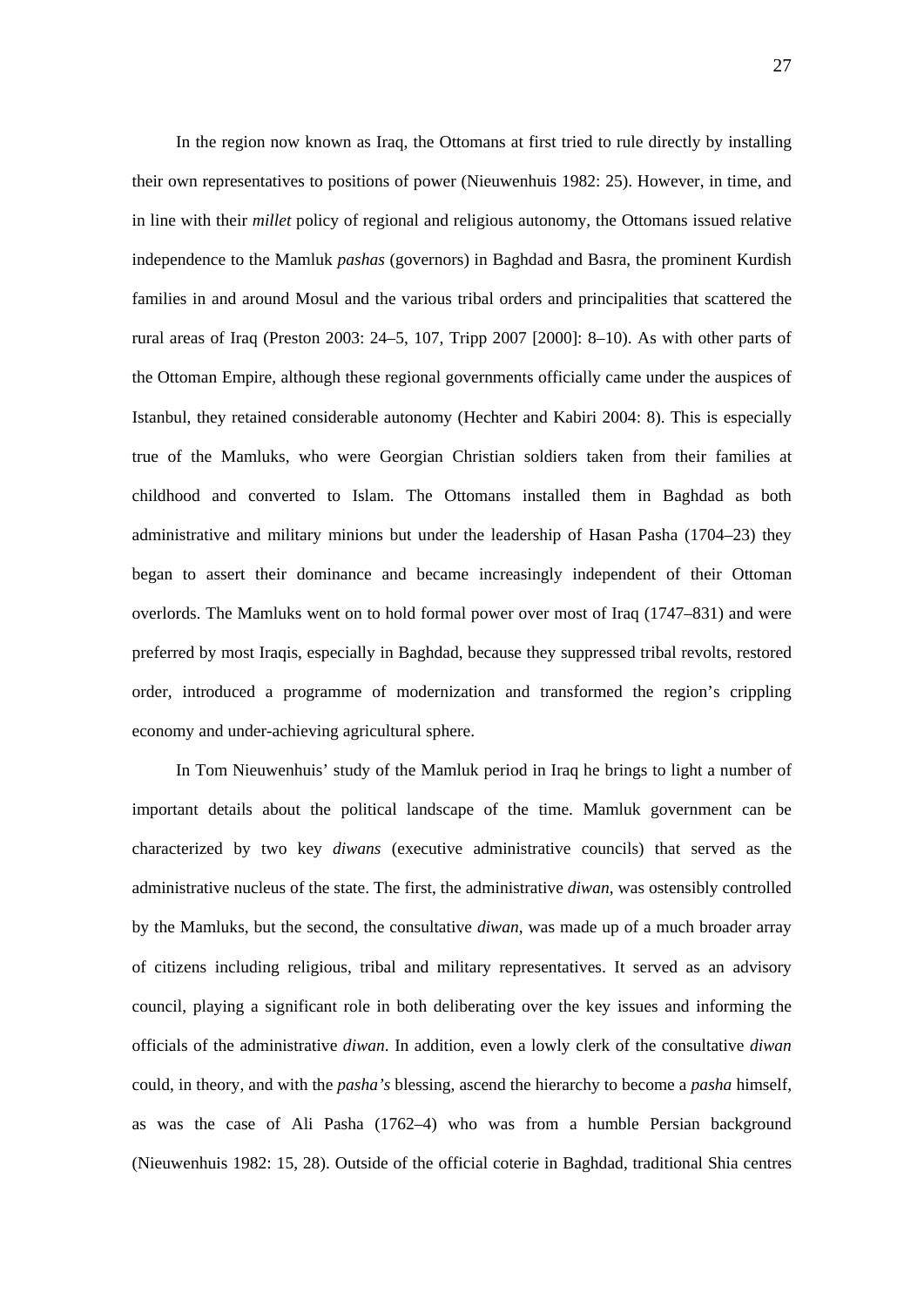such as Najaf and Karbala, and Kurdish and Turkomen centres like Kirkuk and Mosul not only enjoyed religious and political freedom but the elite of these towns came to wield significant influence. This is particularly true of the Shia clergy whose loyal following meant that the local *pasha* could rarely implement policy without first consulting with the seminaries and gaining their approval. The Shia elite became so powerful in the holy city of Najaf that, in 1815, they rebelled against their governor and declared themselves independent. Although this did not last long, Najaf's independence also saw the formation of two political parties, *zurqurt* (the poor) and *shumurd* (the rich). The former, led by Abbas Al-Haddad, undertook a number of important public works projects including important irrigation and agricultural projects and the fortification of the town (Nieuwenhuis 1982: 31–2).

The rule of the Mamluks came to an abrupt end in the middle of the nineteenth century when, in reaction to a series of important regional and global events, including the rising power of European nation-states, the Ottomans sought to consolidate their authority over centres like Iraq. In 1831 they captured the Mamluk *pashas* of Baghdad, Basra and Mosul and the three provinces returned to Ottoman control (Tripp 2007 [2000]: 14). Despite their increased control over regions such as Iraq, the Ottomans also enacted a number of significant democratic changes. Its fledgling press sector began to expand following the legalization of printing in both Turkish and Arabic and the opening of the first Turkish printing press in 1727 (Kinross 2003 [1977]: 364, Lewis 1961: 50).

In Iraq, the progressive Ottoman *Vali* (Governor), Midhat Pasha, took the post of Baghdad in 1869 and among his many achievements was the founding of the weekly newspaper, *Al-Zawra* ('the Curved [City]', a popular soubriquet for Baghdad) (Ayalon 1995: 25). In the 1870s journalists across the Ottoman Empire were responsible for stimulating much of the discussion surrounding controversial ideas like constitutionalism and the legitimate rights of the everyday man (Mardin 1969: 276). For Toby Dodge, this collection of reforms implemented by the Ottomans clearly 'point towards a much more balanced, integrated and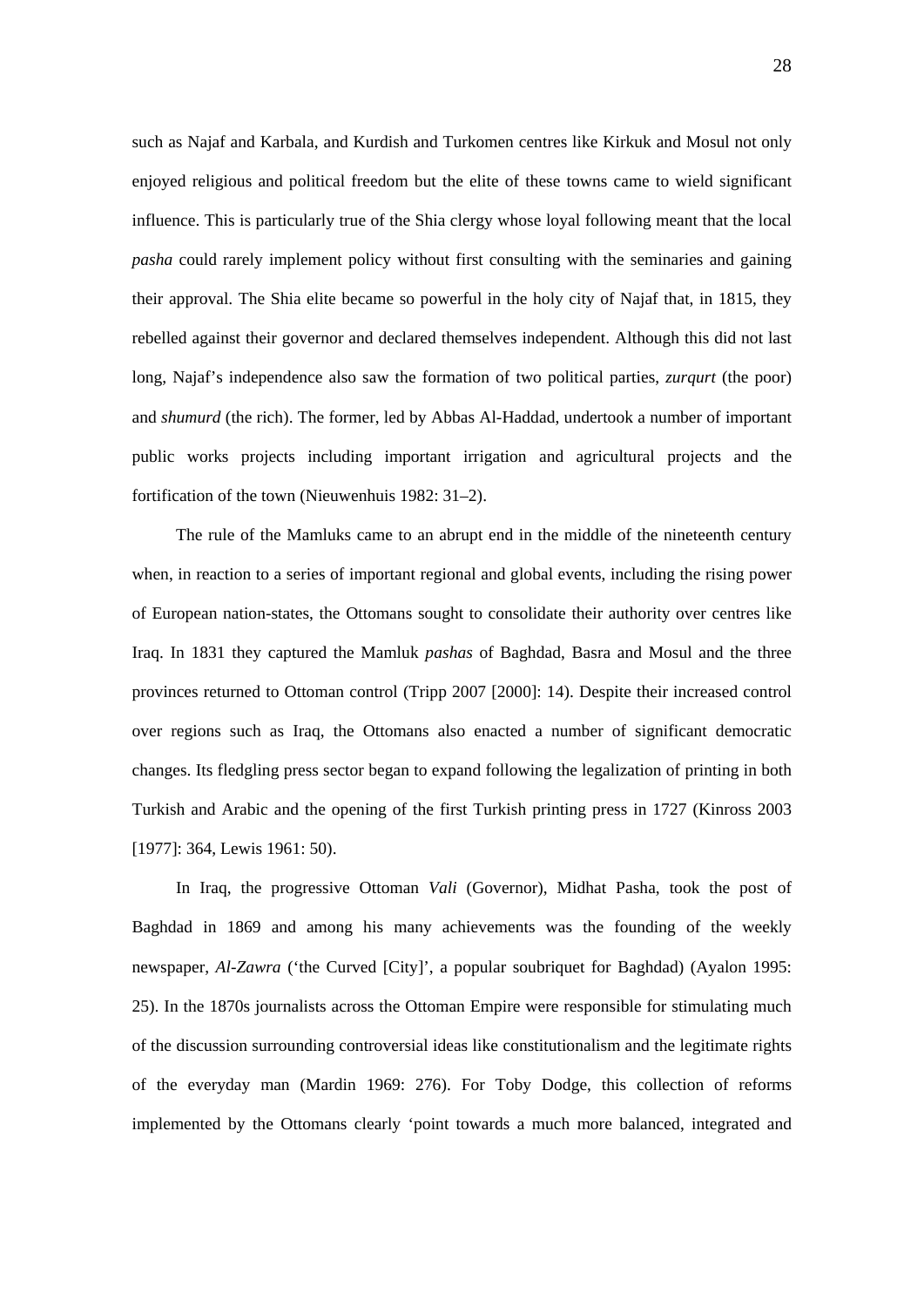negotiated relationship between state and society in Ottoman Iraq than the discourse of Oriental Despotism allows' (Dodge 2005 [2003]: 50).

Such changes also fostered a rich scholarly scene across the Ottoman Empire in which various Muslim intellectuals – both men and women – began to engage with the contemporary political ideas and events of Europe, including the emergence of representative democracy (Gandolfo 2011). Many of these Muslim intellectuals were not only inspired by events in Europe, but were also deeply critical of their own governments and saw no direct contradiction between the fundamentals of Islam and the practice of modern representative democracy. As just one example, the Egyptian scholar Muhammad Abduh writing in the second half of the nineteenth century argued that Muslims did not so much need to look to Western civilization for democratic inspiration, as they did to the doctrine of Islam itself. He claimed that

> If despotism is not Islamic, then all means, excuses and devices that lead to despotism are themselves not Islamic. If freedom, justice, equality and human rights are Islamic, then all means and devices that lead to liberty, justice, equality, fraternity, and human rights are themselves Islamically valid. (Khatab and Bouma 2007: 49)

The increasingly democratic impetus in the work of various Muslim intellectuals and the expansion and liberalization of the press sector converged to form another significant development in this era of Ottoman politics, namely the First Constitutional Period of the late 1870s. Here, the Ottomans requested the various provincial councils scattered across the empire elect representatives who would form a national parliament. This parliament was then given the task of writing the Ottoman constitution and an electoral law that was to be utilized in not only guaranteeing the rights of the citizen but in ensuring an ongoing process of empire-wide elections that would enable a modern representative democracy to emerge. Specifically, the constitution stipulated that the Ottoman Empire should be governed by a *Heyet-I Ayan* (nominated senate) and a *Heyet-I Mebusan* (elected chamber of deputies) (Kayali 1995: 267).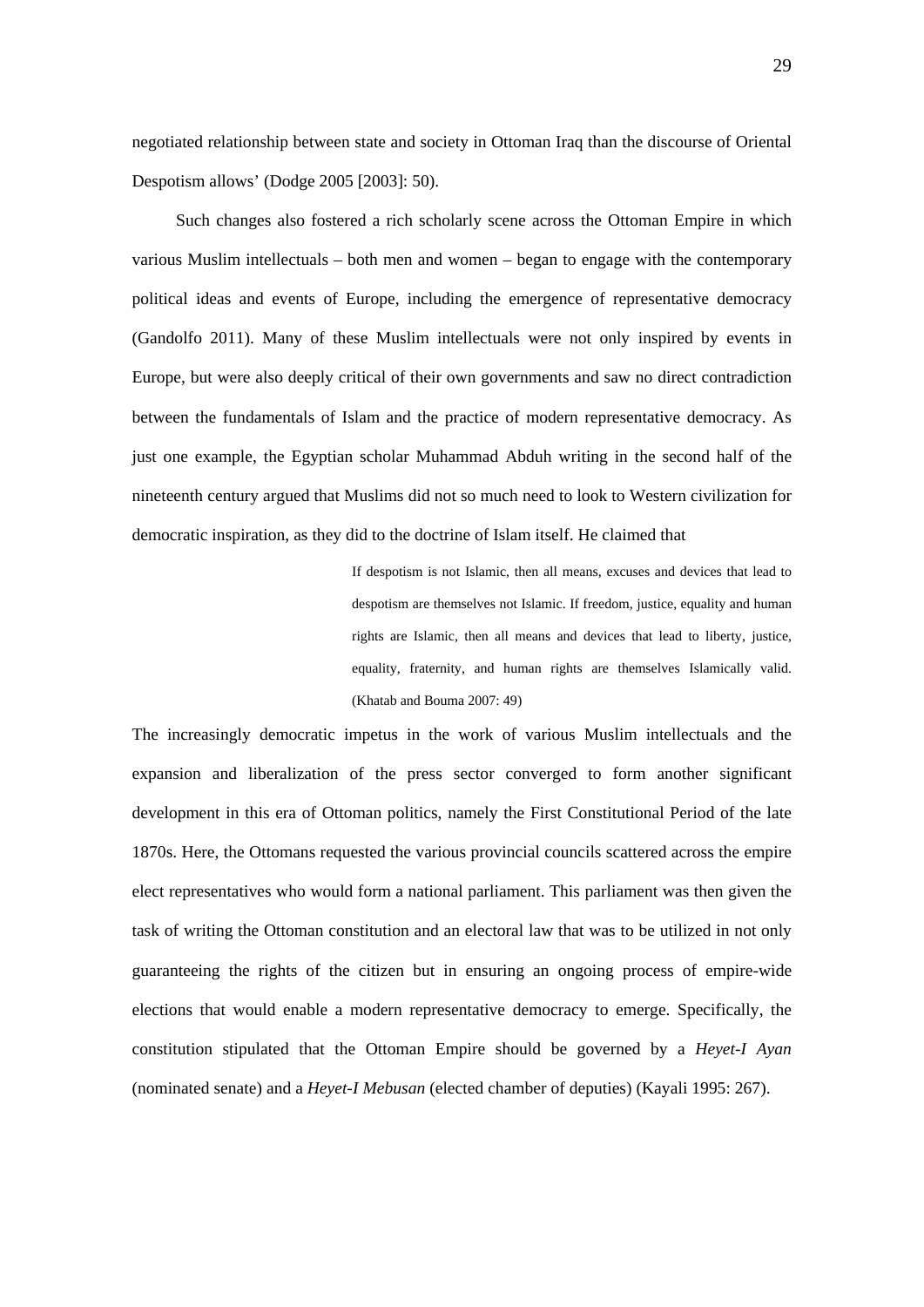This climate of reform led to what has come to be called the 'Young Turk' movement which successfully challenged the Ottoman Empire in 1908 and set about re-establishing constitutional government and restoring measures of autonomy to the various national-cultural entities within their governance (Shmuelevitz 2004: 28). They also went on to establish secular schools and liberalized the publications sector. In Iraq, this included not only papers in support of the ruling party in Istanbul such as *Al-Zawra*, but also opposition papers including *Bayn Al-Nahrayn* ('Mesopotamia') (Ayalon 1995: 66). Iraqis also had access to newspapers from Syria and Lebanon as well as those from Istanbul, including anti-Young Turk papers like *Volkan* ('Volcano') and Zionist papers published by the Jewish community such as the weekly *Hamevasser* ('Herald') (Shmuelevitz 2004). Many of these newspapers and magazines of the Young Turk period were filled with long editorials praising the new era of tolerance and press freedom.

The Young Turk movement also brought with it another very significant development in terms of the unfolding story of democracy in Iraq. In 1908, the Young Turks orchestrated provincial elections in which citizens across the empire, including those in Iraq, were asked to vote for their chosen representative to the Ottoman Chamber of Representatives. In the lead-up to the polls, the empire was divided into electorates in which there was one representative for every 50,000 male citizens. Enfranchisement extended to all men over the age of 25 who paid taxes and all reports indicate that the election was free and fair with only minimal complaints of coercion or fraud (Kayali 1995: 269–71). The significance and legacy of this election are clear in that they

> provided precedents and standards that are yet to be equalled in the Middle East and many other parts of the world; introduced the Middle Easterners to fundamental norms of political participation and mobilization; and defined the main contours of political contestation that have endured long after the end of the empire. (Kayali 1995: 265)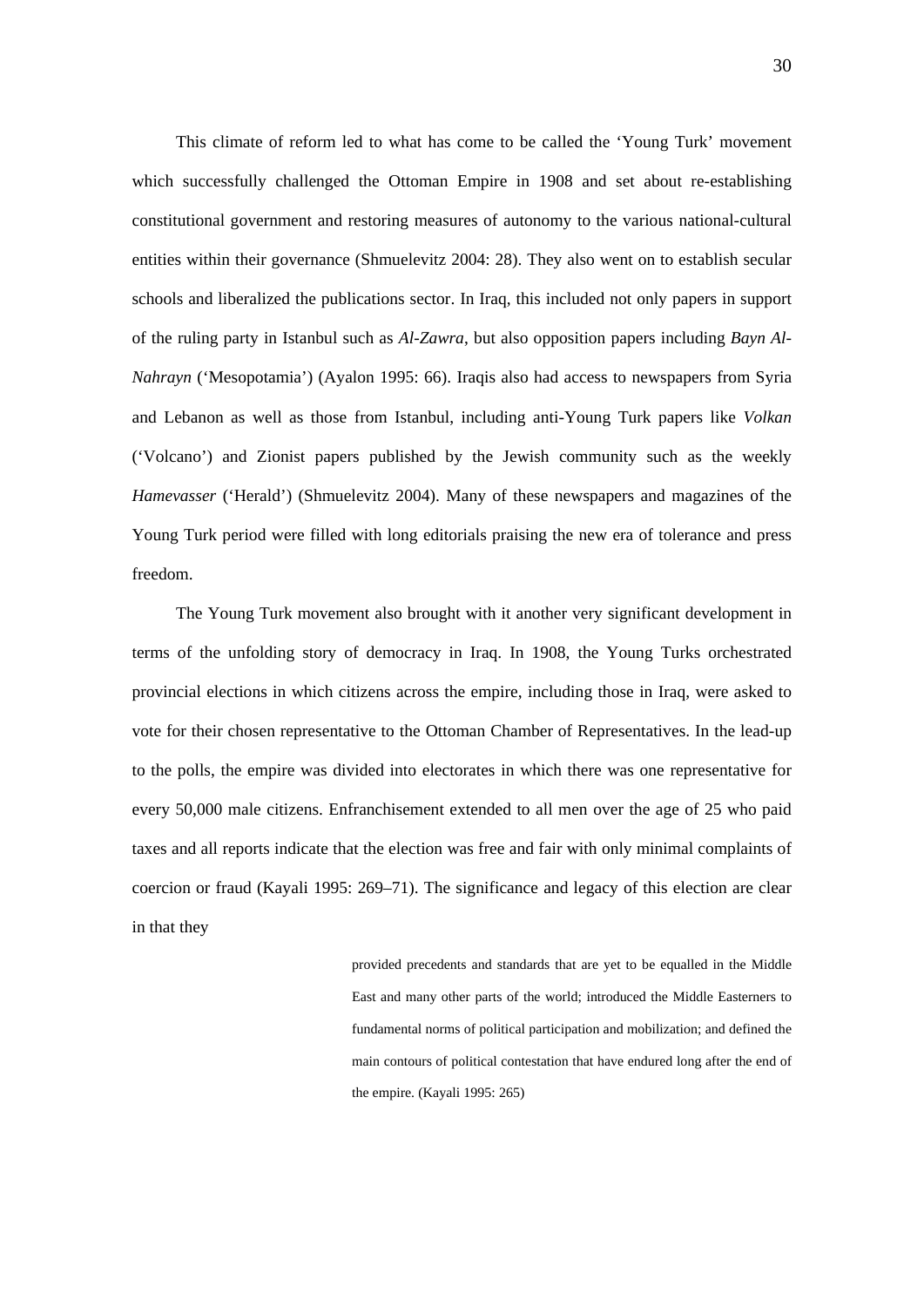This brought with it a strong augmentation of Iraq's culture of public debate and criticism as is best evidenced by the atmosphere surrounding Iraq's 1912 election. By all accounts, these elections were even better than the ones of 1908; a resounding success for democracy, they were 'outstanding elections' that involved 'spirited contestation' and had 'significant implications' for the political landscape of the Ottoman empire (Kayali 1995: 273). This is especially true because they were very fiercely contested, particularly in highly politicized regions like Syria and Lebanon which saw a vast array of candidates engaged in a series of rich and complex policy debates (Khalidi 1984). The foremost success of these elections was their enormous contribution to the public sphere of the region in which an engagement with politics became central to the lives and needs of many normal citizens. As Hasan Kayali summarizes, Electioneering occurred both on public platforms and in the press. Campaigning went beyond the confines of clubs and halls to large mass rallies. The press, both in the capital and in the provinces, not only covered the campaign but became an integral part of it by contributing to the political agenda. The number of petitions from individuals and local groups arriving in various government agencies increased dramatically. (Kayali 1995: 273)

> What is also particularly interesting about the 1912 elections is their Islamic dimension. Rising trends towards secularism amongst the literate classes of the Ottoman Empire prompted religious groups to demand that political parties make clear their theological position. Far from stifling debate, this meant that the negotiation between modern representative democracy and traditional Islamic principles once again came to the fore. For many political factions Islamic symbols and motifs as well as religious rhetoric formed a central pillar of their election campaigns. This brought another unintended consequence, the votes of the Arab provinces – whose inhabitants were generally less educated and less secular than those in Anatolia – became of central importance to political parties who had hitherto campaigned mostly to the Ottoman elite. This meant that political parties increasingly adapted their campaigns and policy to the needs and beliefs of the Arab regions and saw no conflict between Arab political culture or Islamic doctrine and democracy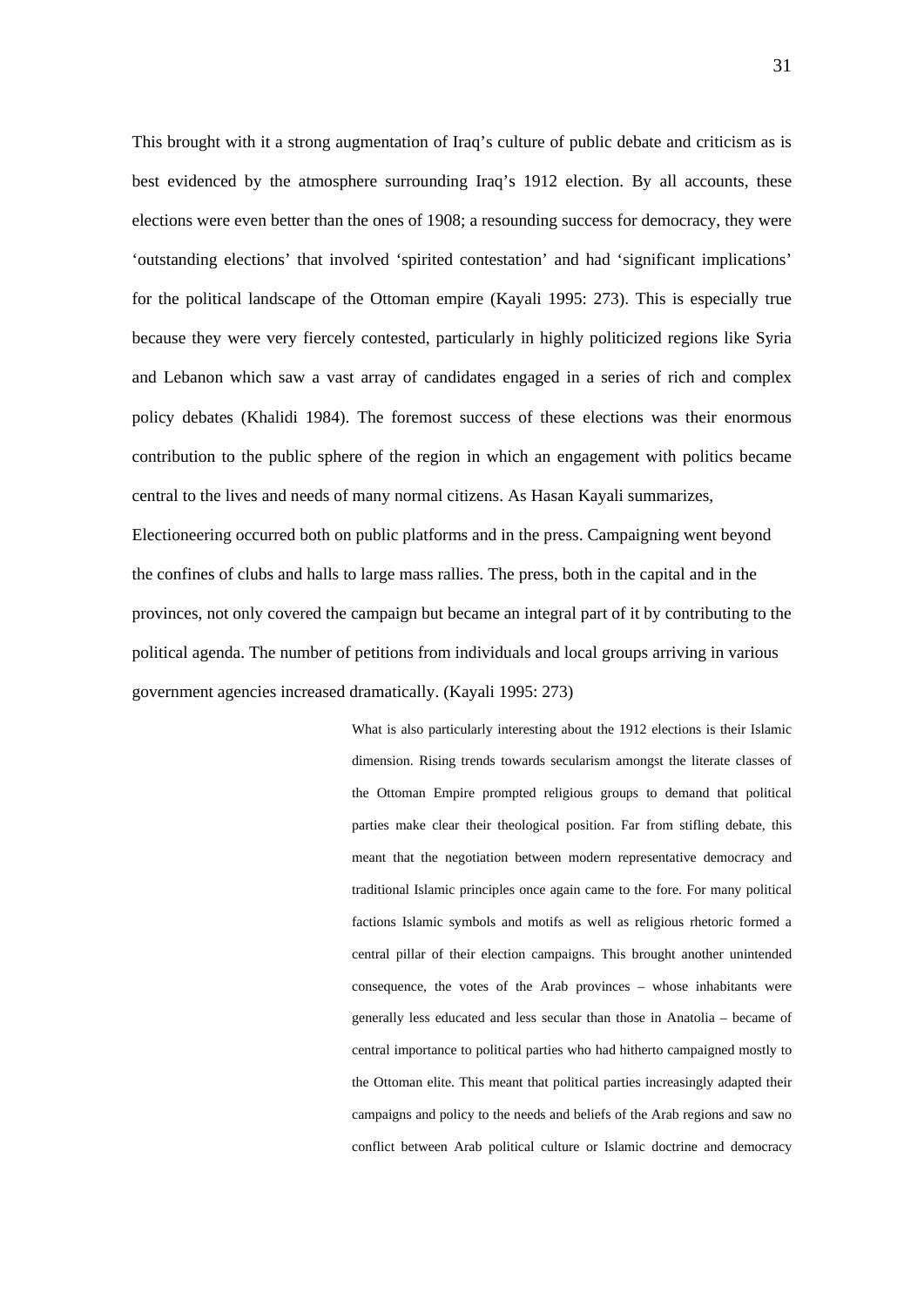(Kayali 1995: 273). While it is important not to overstate the role that these elections, newspapers and political parties played in developing a public sphere in the Ottoman-controlled regions which later became the nation of Iraq, they nonetheless indicate just how far back discourse and debate on democratic issues were evident across the region. In this way, Ottoman Iraq played a fundamental role in establishing and informing the nascent civil movements that, as we shall see in the following chapter, came to play such a crucial, diverse and oppositional role in twentieth century Iraqi politics.

#### **Conclusion**

What is evident here is that from the very earliest days of Islam the religion contained a democratic ethos that sought to bring a more equitable and egalitarian system of governance to the people. These sentiments were brought into Iraq and fostered under the various Islamic empires that ruled over it. Beyond the fact that the highest echelons of the state waxed and waned in their commitment to the Islamic doctrines and to democracy, lies the even more important – and more Islamic – legacy of the *ulama* who provide for us important insights into the ongoing struggle of the *ummah* towards democracy. Later, Iraq's democracy continued to flourish with the holding of free and fair elections, and the development of various Iraqi newspapers and political parties that continued to agitate towards greater diversity, debate and discourse. Islam, in Iraq as much as anywhere else, is far from antithetical to democracy and should not be viewed either now or in the past as a determining cause for any failures in Iraqi politics. Instead, Islam must be acknowledged for having preserved and spread both the ethic and practice of democracy perhaps further and wider than had heretofore been the case.

What is most significant about Iraq's Islamic democratic history is that this heritage remains so much a part of the socio-political landscape of Iraq today. As we shall see in Chapter 6, the democratic history of Islamic Iraq has been central to the nation's fledgling democracy as a wide collection of senior Islamic scholars and clergymen called upon the faithful to vote, to campaign, to protest, and generally to become more involved in politics. Islam is a key part of Iraq's constitution with Article 2 not only stating that 'Islam is the official religion of the State